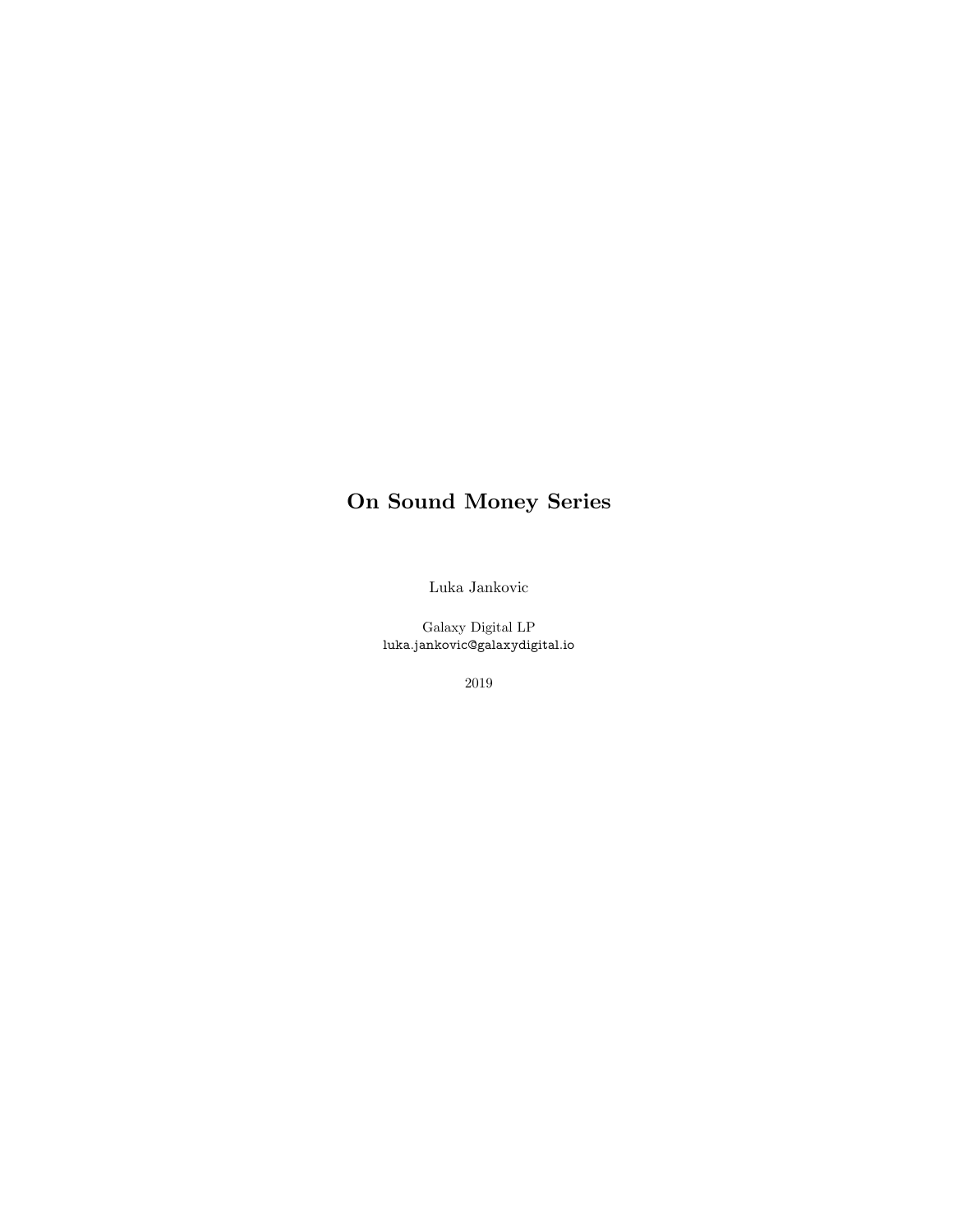# **On Sound Money**

Luka Jankovic & Chris Ferraro

Galaxy Digital LP[1](#page-9-0) {luka.jankovic, chris.ferraro} @galaxydigital.io

March 2019

**Abstract.** An essay on the hazards of unsound money, savings behavior under unsound monetary orders, the common fallacies of modern central banking, and the prospect of digital sound money.

# **1 Introduction**

There are two types of money: sound money and unsound money. The theoretical differences are clear, but recognizing and choosing which to utilize, in practice, is hard, and usually comes with tradeoffs and consequences. Generally, money that is costly to create has served as the more reliable form of currency; the ability to create money inexpensively destroys the wealth of savers and therefore, the incentive to save. High creation cost currencies known as hard or sound money, such as those supported by a specie standard, maintain reliable mechanisms for restricting supply growth. In contrast, money that is easily prone to supply increases (such as most government-issued money), known as unsound money, is susceptible to rapid stock increases and the wealth depreciation of its holders. The printing of unsound money has often been used to finance national spending, effectively utilizing the future wealth of its citizens to fund the perceived needs of today's citizens. Evidence from the largest civilizations in history shows that sound money is necessary for progress and growth, and the lack of a stable monetary standard is generally associated with societal and economic destruction, like the collapse of the Roman Empire through its currency debasement. Digitally sound currencies such as Bitcoin may offer a solution to the historical and current problems of unsound money. At the same time, the practical adoption of non-sovereign sound money is

<sup>&</sup>lt;sup>1</sup> Legal Disclosure: This paper has been provided to you by Galaxy Digital LP and its affiliates solely for informational purposes. Neither the information, nor any opinion contained in this paper, constitutes an offer to buy or sell, or a solicitation of an offer to buy or sell, any securities, futures, options or other financial instruments or to participate in any trading strategy. Nothing contained in this commentary constitutes investment, legal or tax advice. Decisions based on information contained in this commentary are the sole responsibility of the reader. For all inquiries, please email contact@galaxydigital.io. © Copyright Galaxy Digital LP 2019. All rights reserved.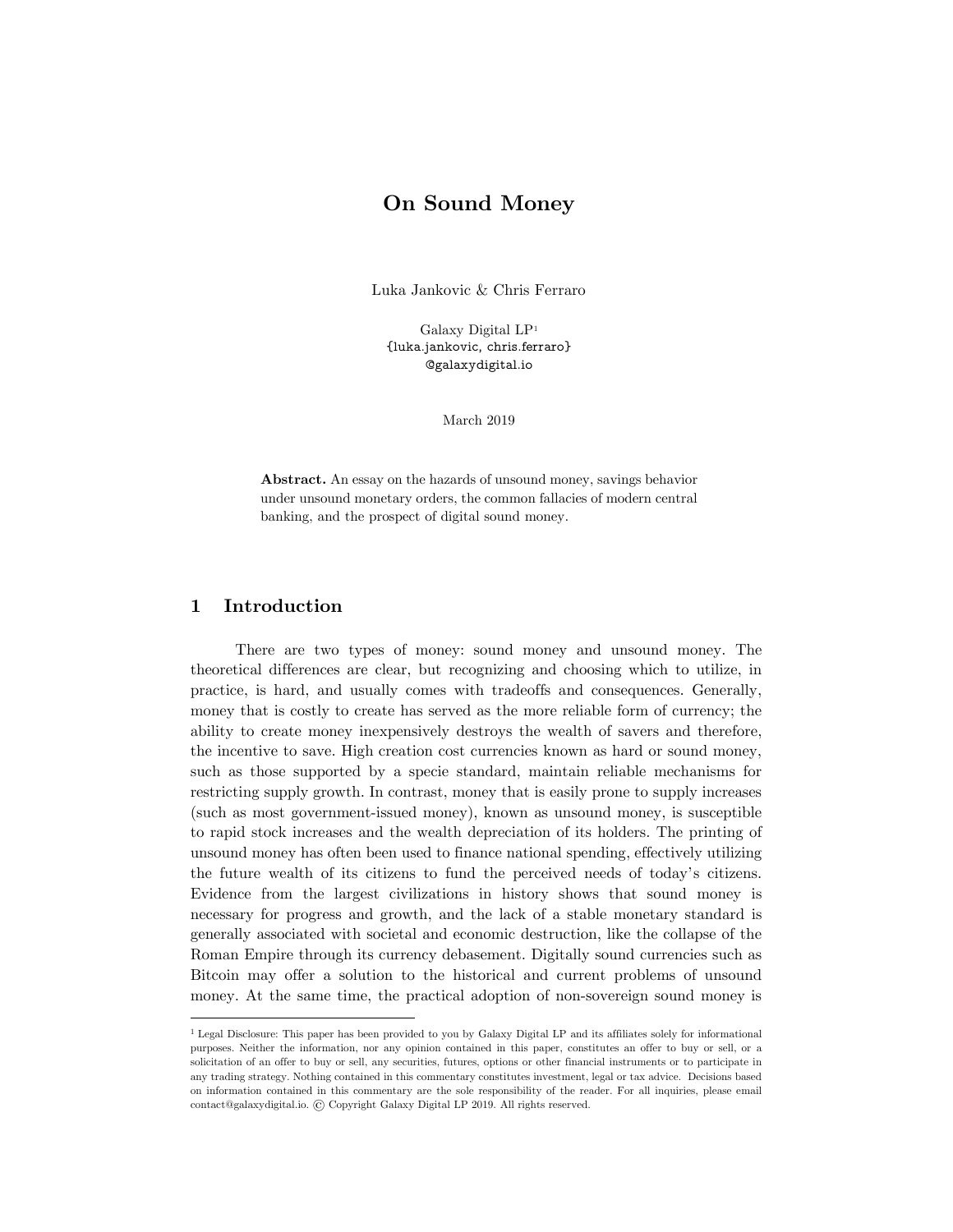#### 2 Jankovic & Ferraro

not without risk, as it is diametrically opposed to the interests of the world's largest sovereigns and central banking institutions who control their currency supply. However, history has proven time and time again that once "sound" monetary media departs from this path via debasement, it will eventually be replaced by newer forms of more sound money.

# **2 Unsound Money**

Government-issued money, like primitive money and most commodity-based monetary bases, is susceptible to rapid supply increases compared to its existing stock, and therefore could lead to a rapid loss of salability, diminishment of purchasing power, and depreciation of wealth of its current holders. With the suspension of the gold standard during early 1900s wartime, governments expanded money beyond their limited gold-back treasuries, spreading the liability of future repayment out to the entire population. In a sound monetary regime, a government's wartime expenditures are bound by the taxes it can collect and savings it has amassed over time (in the form of hard money treasury). With an unsound monetary regime, the only constraint is how much currency a government can create before each incrementally-created unit becomes exponentially less valuable (asymptotically approaches zero) and the future income and wealth of a government is naturally reduced with a decreased value of real tax receipts. In a fiat currency regime, value can appear simply through the creation of additional money, but only for as long as the population believes this new fiat to be valuable (whether through the future creation of actual wealth or the future promise of a currency supply contraction). World War I may have ended far sooner had European nations remained on the gold standard and not been able to continue their war efforts with limited treasuries through the expansion of fiat money. The Great Depression forced nations off the gold standard, while government control and socialization of the economy under Hoover and FDR continued to exacerbate the growth of unsound money; the Executive Order 6102 signed by FDR in 1933 forbade the ownership of gold coin, bullion, and certificates and essentially allowed the federal government to confiscate its citizens' wealth.

Hyperinflation is an economic phenomenon unique to rapidly inflatable commodity and government-controlled money. Given that the cost of production of government-issued money is effectively zero, creating currency in order to satisfy short-term consumption demand is tempting and can lead to a vicious cycle of borrowing from the future to satisfy the needs of the present. This cycle of hyperinflationary government activity can cause the wealth of a nation to slowly disappear. Hyperinflation extends beyond the extreme loss of a nation's wealth; it represents a complete collapse of the economic structure, production capability, and productivity of a society. The increasing monetary supply means a continuous devaluation of the currency, expropriating value from individuals who currently own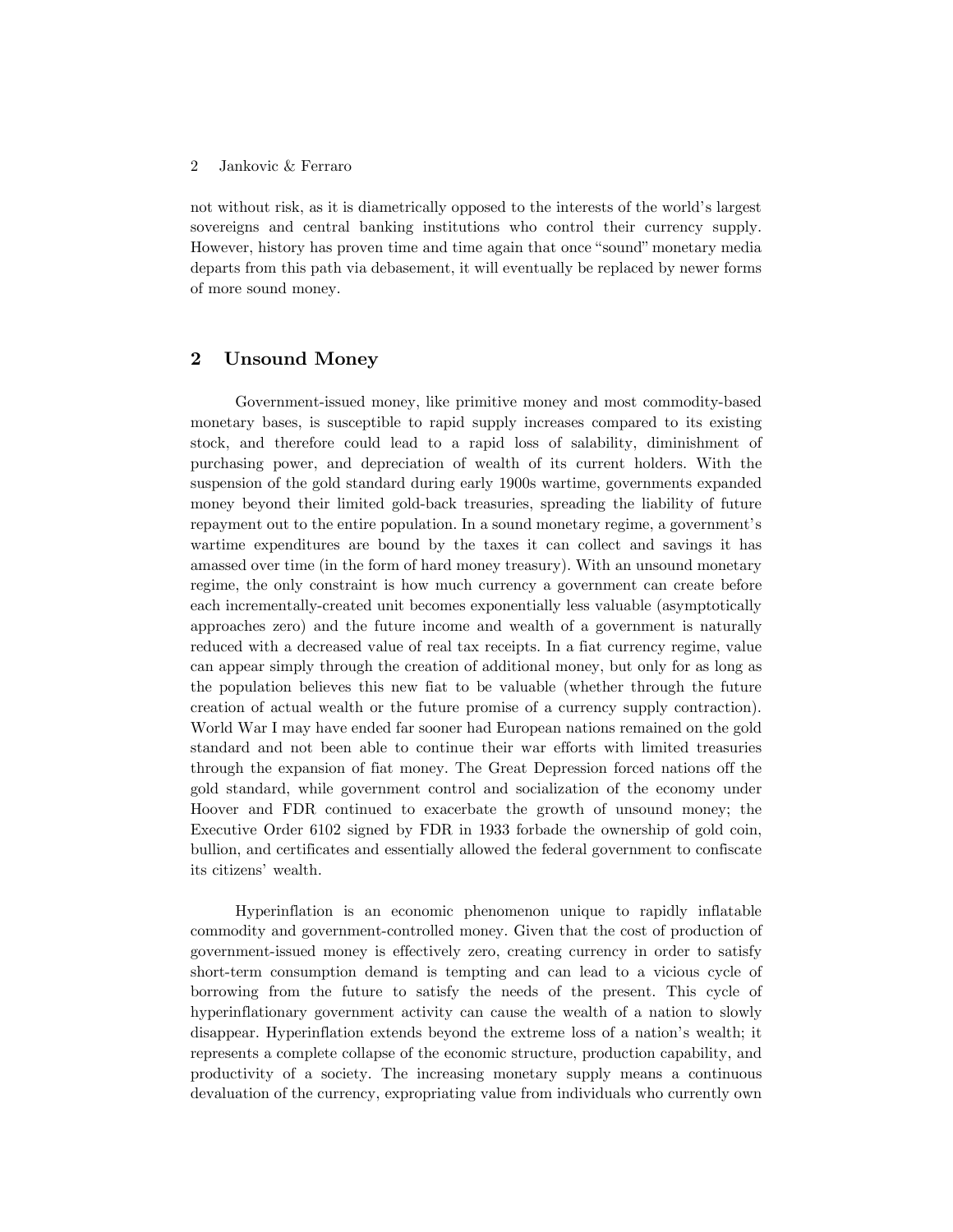wealth (and who have amassed it over generations of sound saving behavior) to those who are first to receive the new money. This transfer of wealth from savers to "new money" is known as the Cantillon Effect: inflationary policy creates wealth for a government at the expense of current savers and holders, and the immediate beneficiaries are those who receive it once the government spends it.<sup>[2](#page-3-0)</sup> In essence, inflationary policy eliminates the temporal element of future government income and wealth derived from citizen taxation by printing money and receiving it today. Whether the Cantillon Effect is a result of general inflationary policy or national emergencies that justify increased government spending, the expansion of government money creates far more serious longer-term issues if not managed by an ever-vigilant sovereign focused on restoring the soundness of its money as quickly as possible. And, given the lack of tangible historical examples of a successful "return to sound money," it is increasingly concerning that excessive borrowing from the future to pay for the present may result in modern societies that are incapable of breaking this cycle.

Sound money makes the creation of wealth for some through the dilution of others nearly impossible; in a sound money society, the avenues for fundamental prosperity are societal efforts like production, mutual cooperation, wealth accumulation, capital savings, and trade. The 1900s marked the transition from sound money to unsound money backed by a government decree that denied a free market choice of monetary media and forced government-issued fiat into the hands of its citizens. Sound money enables freedom from authoritarianism and despotism; a state's ability to create infinite money can give it undue influence over its citizens. This influence, by its very nature, can be abused and attract others with suboptimal agendas.

# **3 Savings & Time Preference**

Time preference refers to an individual's preference for current consumption over future consumption. Sound money is a prerequisite for individual time preference choices, a critical and commonly ignored element of personal decision making. Those with higher time preference are more focused on their well-being in the present and immediate future, while those with lower time preference place more emphasis on their well-being in the longer-term future. But this concept extends far beyond the basic preference of the individual to consume; the economist Hoppe explains that once time preference of individuals drops low enough across a broad enough base of the population to allow for the production of widespread capital goods, it initiates the "process of civilization." Per the original publication, the process of civilization is "a positive feedback loop where time preferences perpetually decrease due to the accumulation of capital, the increase of the relative value of

<span id="page-3-0"></span> <sup>2</sup> Cantillon, R. (1755). An Essay on Economic Theory (Essai sur la Nature du Commerce en Général. https://doi.org/10.1215/00182702-1811397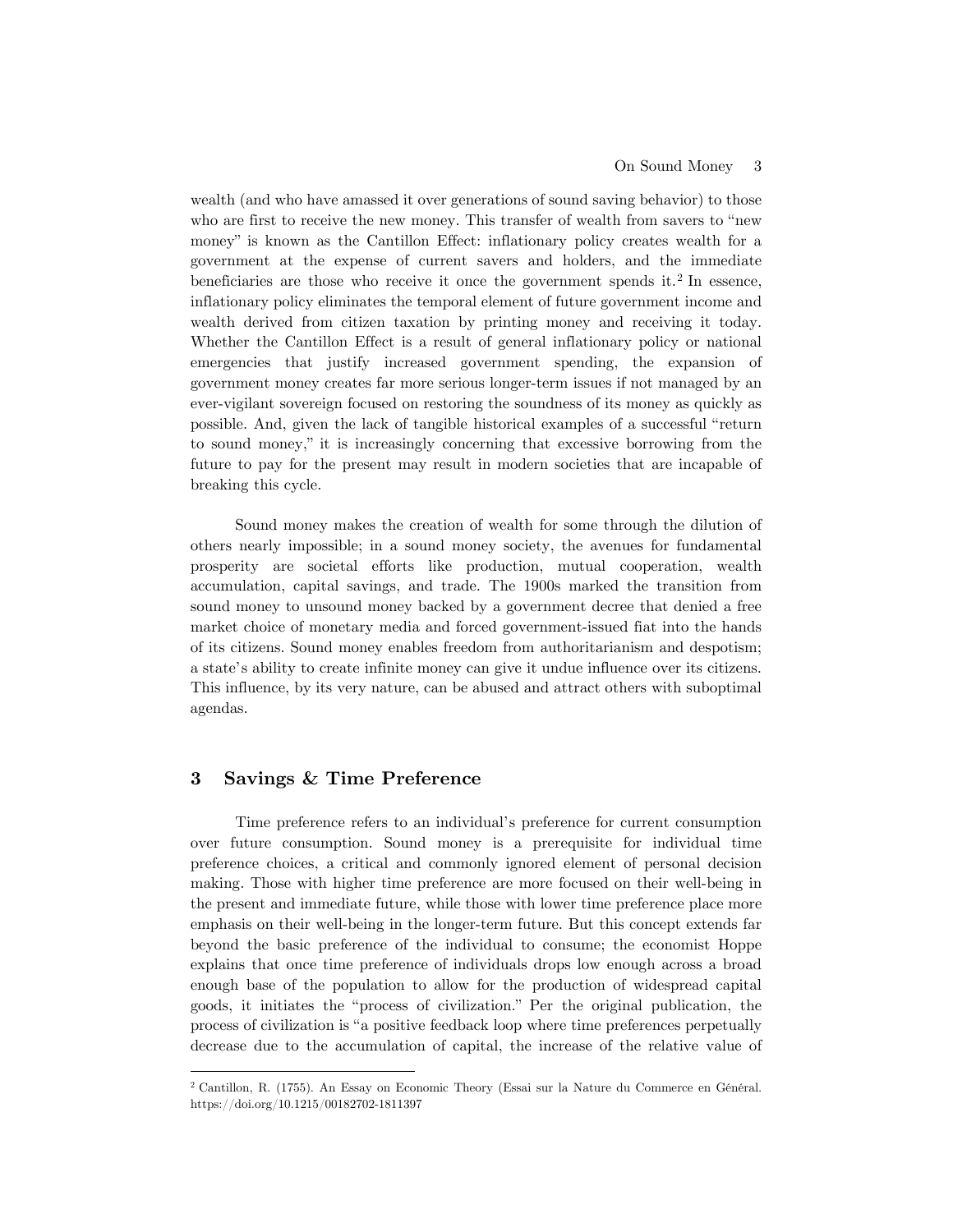#### 4 Jankovic & Ferraro

future goods, the further division of labor, and the lengthening of life expectancies."[3](#page-4-0) The consequences of the converse, a situation in which time preferences increase enough across a broad enough base of the population, decreases the accumulation of capital, reduces the relative value of future goods, depresses productivity, and lowers the aggregate quality of life.

Microeconomics focus on individual decisions, and among the most important economic decisions any individual can make are the tradeoffs made today with their future selves. The better money can retain its value through time, the more individuals (all else being equal) are incentivized to postpone present consumption and instead dedicate capital and resources for future production, leading to higher capital accumulation and improved quality of life. In instances where money does not retain its value through time, individuals are incentivized to consume in the present rather than save and commit capital for the future, eventually leading to suboptimal capital allocation decisions and lower aggregate wealth levels. Unsound monetary standards have profound effects on societies in the long run: society saves less, accumulates fewer resources, and consumes its capital at a faster pace. What's worse is that it occurs in an almost paradoxical fashion, as individuals only "see" the short-term effects of an increased ability to consume, while continuing to fuel the long-term wealth decline of the society.

Societies and economic progress thrive under a sound monetary system; this progress disintegrates when monetary systems are debased. The Roman Empire collapsed in part due to the debasement of the Roman silver currency, the denarius. Trade was vital and responsible for generating the vast majority of the wealth among Roman citizens. It also allowed the capital to pay for the administration, logistics, military, and control of its 130 million people over 1.5 million square miles. In order to finance present spending, the denarius, originally comprised of 4.5 grams of pure silver, was debased; the coin's silver content was reduced from 90% to 50% (the economic equivalent of printing additional fiat currency today). Throughout the 2nd and 3rd century, the currency was continually inflated; eventually the silver content was reduced to just 0.5%, the equivalent of having increased the supply of the denarius by 180x. The debasement of the denarius was initially intended to increase overall prosperity via empire financing. However, citizens did not reap the benefits of the debasement and imperial expansion. With soaring logistical and administrative costs, particularly those associated with financing the Roman Empire's military efforts, everyday commerce became increasingly challenged. Romans levied higher taxes on the citizens of the Empire, eventually leading to hyperinflation, a fractured economy, localization of trade, a financial crisis, and a return to inefficient barter methods. Similar dynamics can be studied across the fall of the Byzantine empire and the modern-day struggles of European societies.

<span id="page-4-0"></span> <sup>3</sup> Hoppe, H.-H. (2001). Democracy, The God That Failed: The Economics and Politics of Monarchy, Democracy, and Natural Order. Transaction Publishers. https://doi.org/10.1111/1467-8365.12281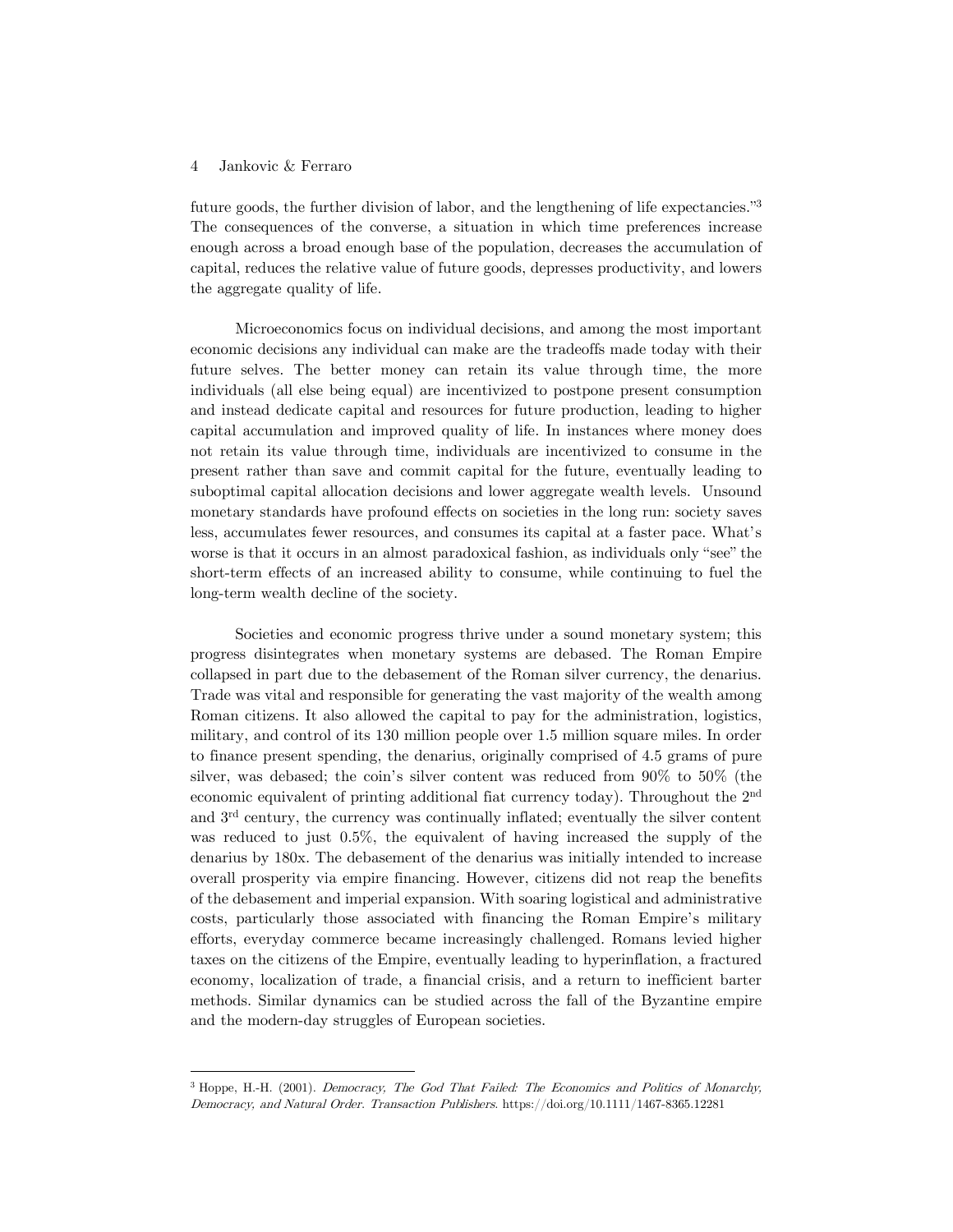Unsound money controlled by central banks, whose express task is to keep inflation positive, adds potentially (and increasingly) adverse incentives for individuals to save. Only returns that are higher than the rate of inflation of the currency are positive in real terms, which creates incentives for higher-return but higher-risk investments and accelerated spending. In the twentieth century, savings rates, on average, have declined alarmingly across developed nations, particularly after the suspension of the gold standard (Fig. 1). Meanwhile, household, municipal, and national debts have increased considerably.



Fig. 1: US Personal Saving Rate, Seasonally Adjusted.4

Keynesian high time preference thinking with abstained saving and urging of consumption as the key to economic prosperity has transformed capitalism, a system originally based on saving and capital accumulation, into a system of immediate gratification and consumption. Long-term economic growth is unavoidably driven by delayed gratification, saving, and capital investment, thereby extending the production cycle and increasing productivity. The transition from sound money to unsound money has led to wealth depreciation, a significant increase in consumption, and debt as the commonplace method for funding such consumption.

 <sup>4</sup> Federal Reserve Bank of St. Louis. (2019). US Personal Saving Rate, Percent, Monthly, Seasonally Adjusted Annual Rate.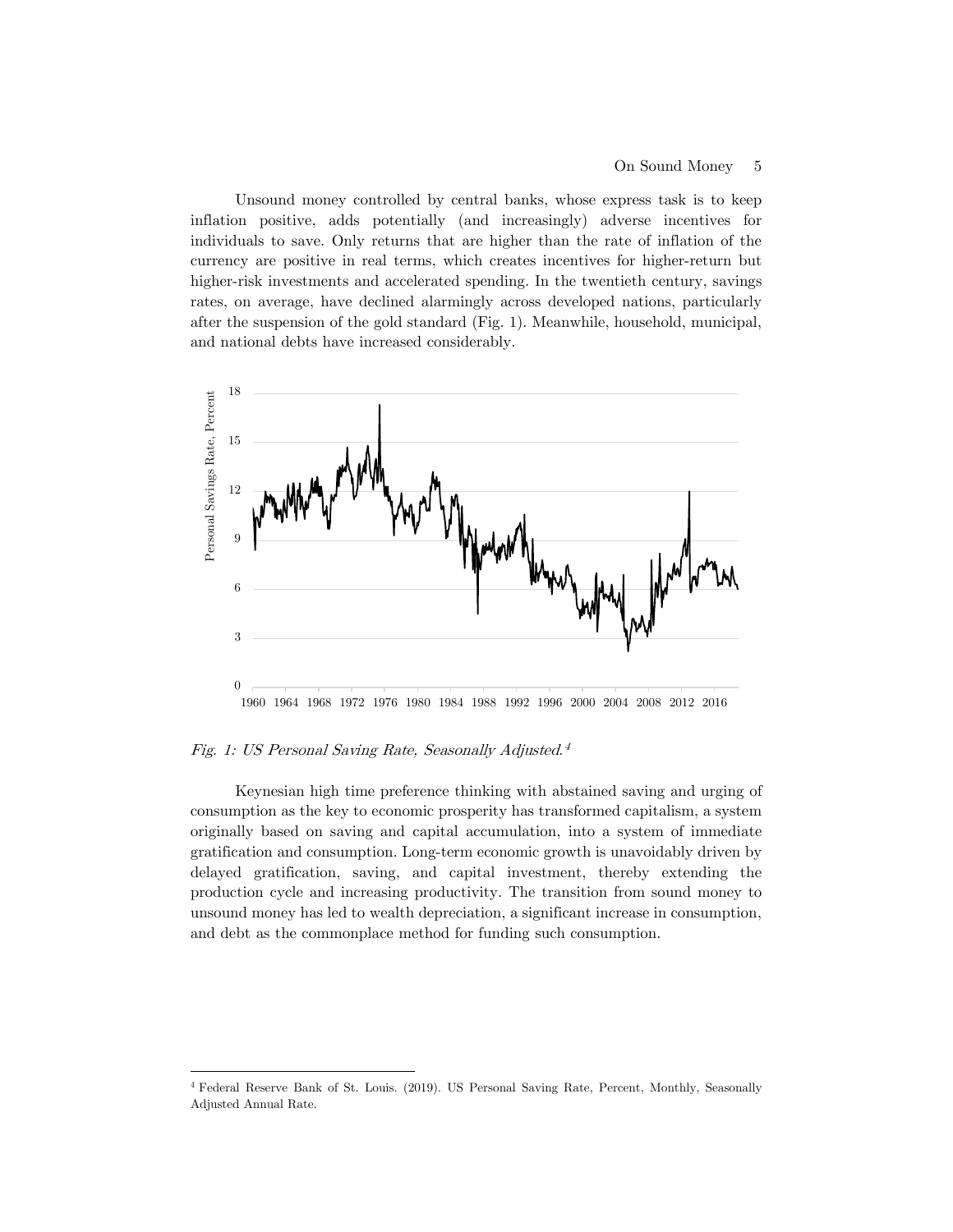#### 6 Jankovic & Ferraro

# **4 Central Banking**

In The Use of Knowledge in Society, Hayek argues that prices are information and a communication system of economic production amongst an economy that coordinates complex processes for production in a free market system. [5](#page-6-0) A breakdown in the ability for prices to communicate information causes interruptions in economic activity, as the economy can no longer appropriately understand and measure resource scarcity and economic costs. Capitalist systems cannot properly function without a free market determination of the price of capital through the interaction of supply and demand, allocation of capital goods, and economic decisions driven by price signals. The adoption of the modern Keynesian capitalist structure (as opposed to traditional accumulation-based capitalism to which the authors remain fervent disciples) has led to interest rate manipulation and monetary debasement, which eliminates the incentive to accumulate capital and creates distortions in normal business cycles. Eventually, the mispriced cost of capital through interest rate manipulation and lending capital to negative net present value endeavors result in recessions and depressions.

Keynesians believe that business cycles are a result of flagging "animal spirits" and that central bankers and the government can engineer recoveries and growth through the printing of new money and higher government spending of newly minted unsound money. However, economic logic shows that such actions attempt to conceal critical economic issues with the hope that new economic activity will catch up in time. History shows that the manipulation of money and the meddling of price discovery mechanisms increase the severity of recessions, particularly under the erroneous notion that central banks can prevent or manage recessions. Central bank control of a money supply and interest rates distorts signals and incentives market participants use to manage their consumption and production, which can lead to a misallocation (sometimes to a severe degree) of capital and resources and potentially extensive failures (and layoffs) across industries. Sound money forces all market participants to be capital and resource efficient, and governments to be fiscally responsible. Without the presence of a central bank, individuals in a free market for money would likely choose reliable currencies (those with the highest stock-to-flow ratio) which fluctuate the least with changes to the demand or supply of the currency. Such a concept is not unprecedented: prior to the pervasion of Keynesian economics and the creation of floating exchange rates, individuals were able to create global business plans, denominated in any currency, without much regard for exchange rate fluctuations.

<span id="page-6-0"></span> <sup>5</sup> Hayek, F. (1945). The Use of Knowledge in Society. The American Economic Review. https://doi.org/10.1017/CBO9780511817410.007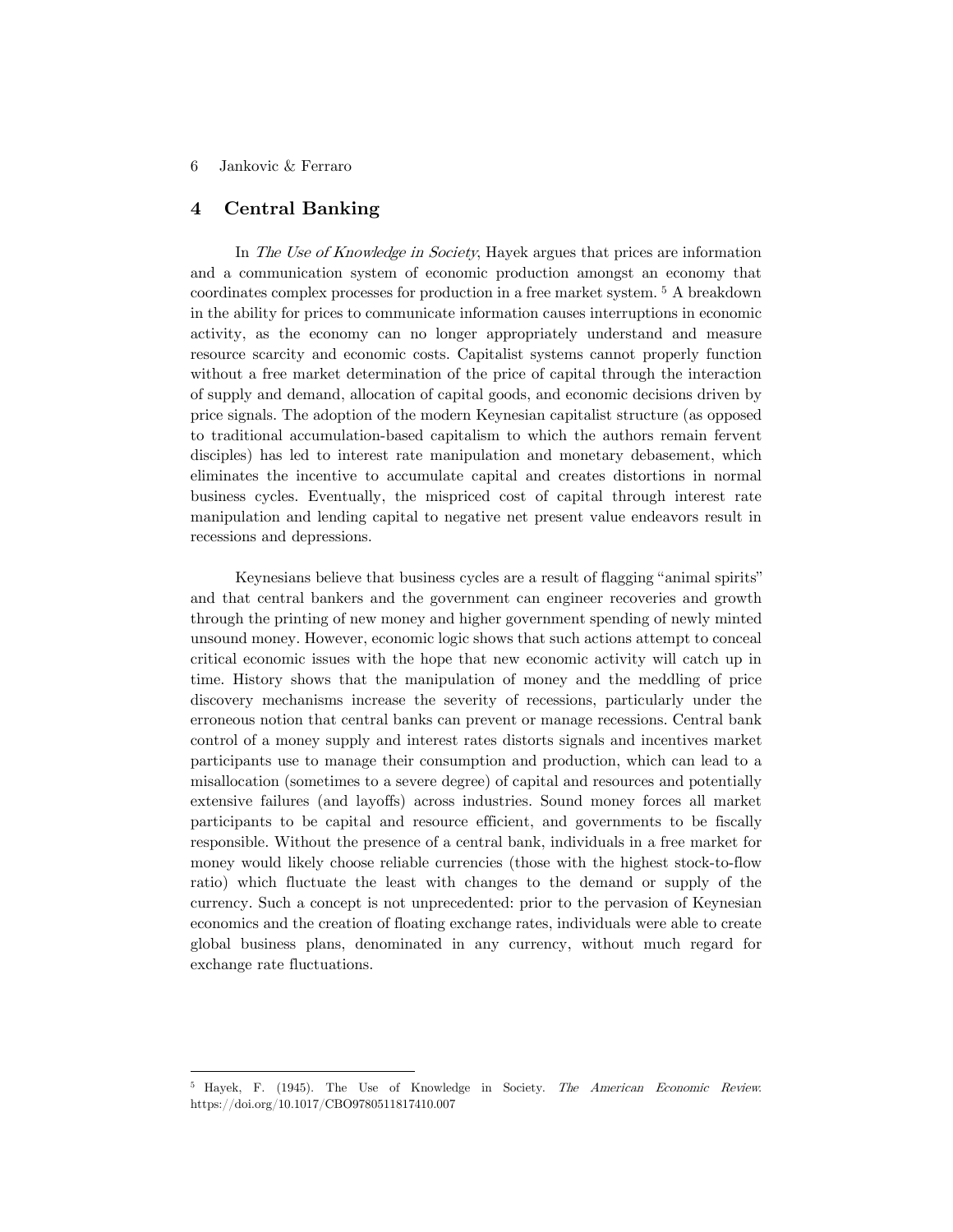## **5 Data in Review**

In the last century, global central banks have printed exceptional quantities of money and, through their symbiotic and "independent" relationship with local governments, created substantial debt levels. Central banks and governments have in practice worked in concert to create and maintain business cycles through the issuance of debt by governments (fiscal policy) and the subsequent open market purchases, with self-created money, made by central banks (monetary policy). Having taken domestic money off the gold standard, central banks were free to print money, finance war efforts, and engineer business cycles. By tapping into a central bank's money press, the government could incur as much debt as it wanted, because, as Nobel Prize laureate Krugman puts it, we owe it to ourselves. Over the last century, global debt has skyrocketed while fiat money is continuously debased through over-printing.



Fig. 2: United States Dollar - M2 Money Stock.[6](#page-7-0)

Figure 2 depicts the growth of the US dollar money stock and Figure 3 shows the growth of national debt of select countries since the 1970s. Money stock and federal debt increased dramatically following the 2008 Financial Crisis as central bankers were left with the possibility of a deep global depression. The federal government spent money it raised from the sale of Treasuries to engineer growth, as the US federal debt significantly increased from \$9.2 trillion at the end of 2007 to \$20.5 trillion at the end of 2017. The M2 US money supply nearly doubled in just ten short years, increasing from \$7.5 trillion in December 2007 to an estimated \$14.3 trillion by September 2018. Similar dynamics can be seen across the world's major governments and central banks.

<span id="page-7-0"></span> <sup>6</sup> Federal Reserve Bank of St. Louis. (2018). M2 Money Stock, Billions of Dollars, Monthly, Seasonally Adjusted.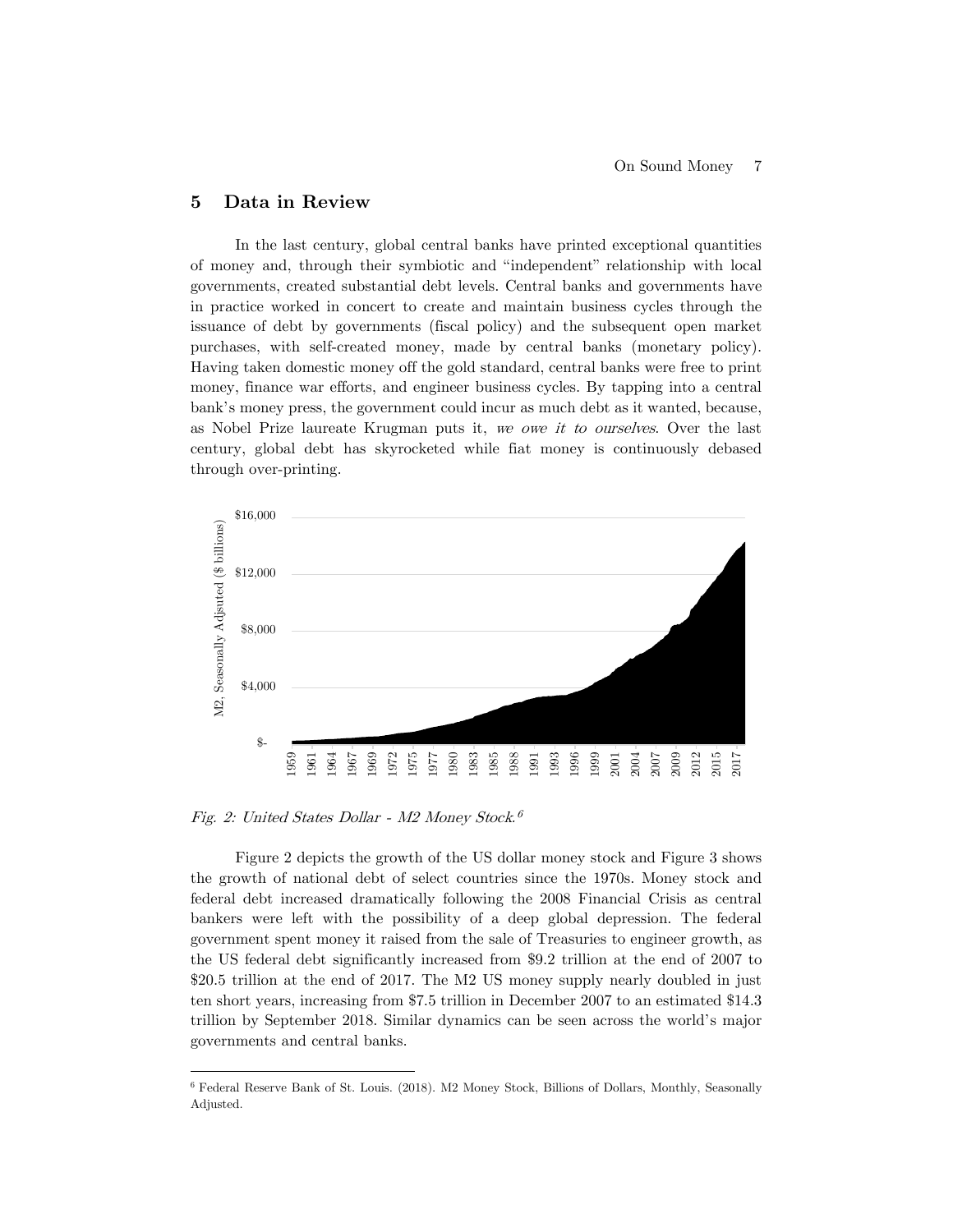

While increased monetary debasement and government deficit spending succeeded in increasing nominal GDP and temporarily preventing a deep global depression, the actions came at a significant price: general government debt-to-GDP ratios rose as government debt rose faster than the GDP the nation created with the increased spending and federal deficits. Figure 4 shows the growth of debt-to-GDP ratios across the largest global economies.

Bloomberg L.P. (2018). Government Debt Data. Bloomberg L.P.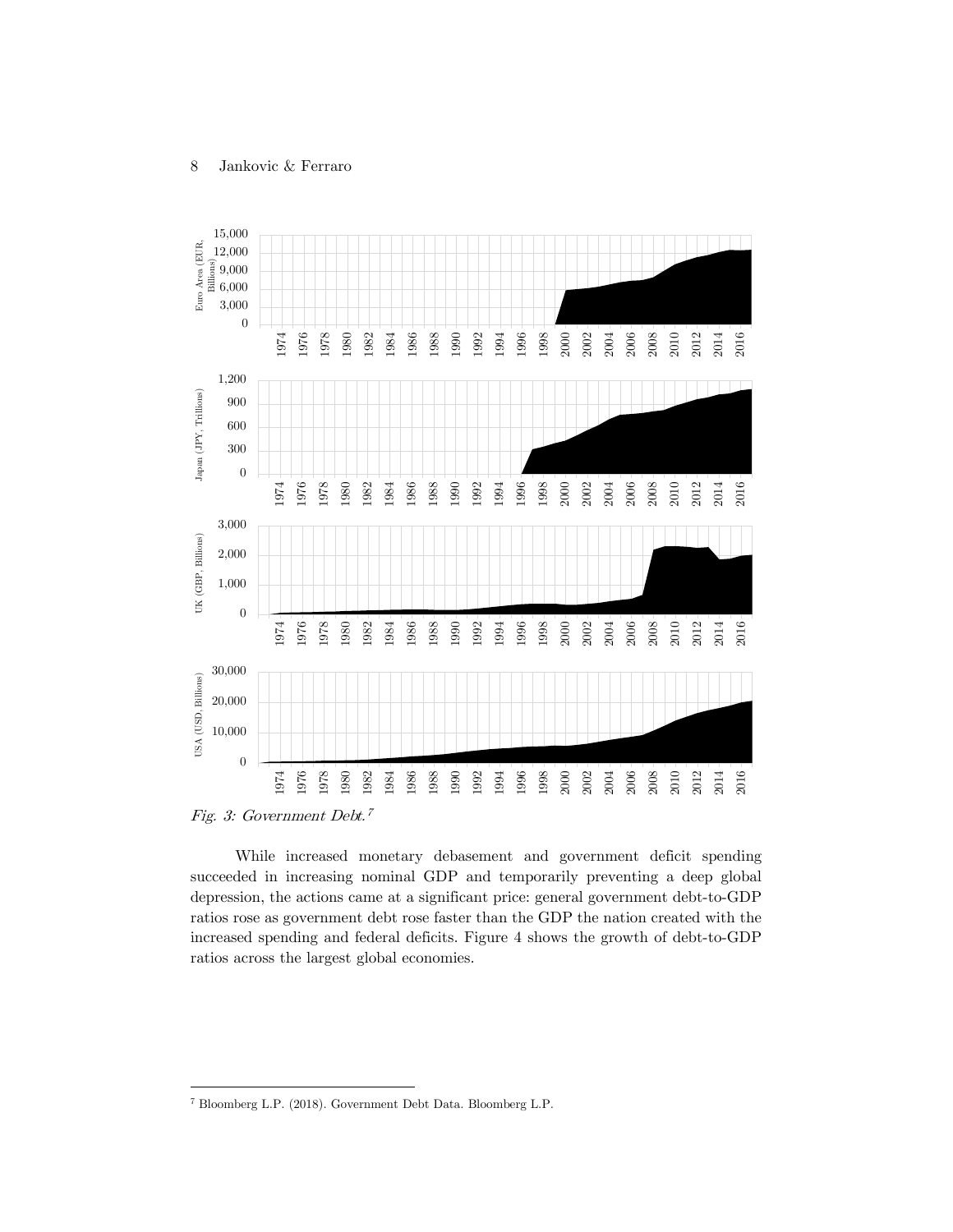

Fig. 4: General Government Debt (Percent of GDP).8

Since debt-to-GDP ratios are indicative of an economy's health and a key factor in government finance sustainability, rising debt-to-GDP ratios suggest untenable federal spending practices and inevitably lead to either currency collapses or long periods of financial austerity (depending, in part, on whether its debt is denominated in local or foreign currency). The spending enabled by deficits and debt accumulation will need to be paid back with periods of lower spending. Without periods of lower spending, governments will be unable to pay rising debt interest payments, which will lead to continuous printing of money to cover the nominal cost of debt, and heavier taxes. This will depress economic growth, decrease confidence in the currency, and create a deeply inflationary (and perhaps even hyperinflationary) cycle. A government's debt level, sustainability and credibility as a lender, money stock changes, and the strength of a currency are all closely linked; if any fall out of sync at any point, it can incite a monetary and financial crisis. Although it's hard to know what specifically tips the balance, and when, crashes of past imperial powers show us the severe consequences that result from a lack of government credibility as a lender, uncontrolled money debasement, or fading confidence in a currency.

<span id="page-9-0"></span> <sup>8</sup> OECD. (2018). General government debt. Retrieved from https://data.oecd.org/gga/generalgovernment-debt.htm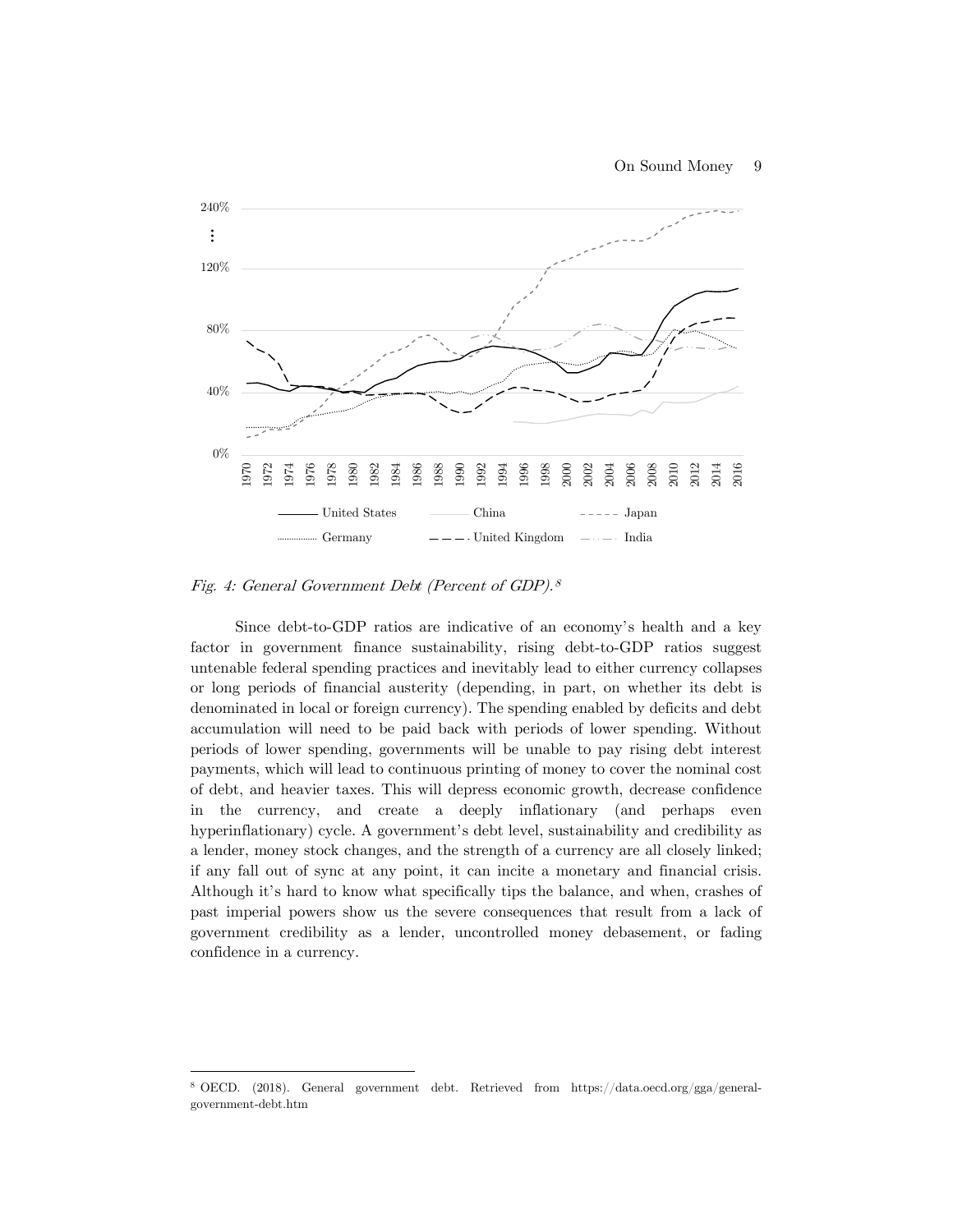#### 10 Jankovic & Ferraro

### **6 Sound Digital Money**

In the search for a digitally sound money, Bitcoin was the first digital payment system that did not rely on a trusted third-party intermediary. Bitcoin is verifiably digitally scarce with a known supply issuance in perpetuity: the total supply is limited to 21 million bitcoin and employs a variant of Milton Friedman's *k*-percent rule where the annual money supply growth is fixed.<sup>[9](#page-10-0)</sup> Supply issuance declines every 210,000 blocks (approximately every 4 years) as the block reward halves. At its introduction in 2009, bitcoin's block reward was 50 bitcoin per block, and halved to 25 bitcoins in 2013 and 12.5 bitcoin in 2016. In contrast to modern central banking where newly issued money is used to finance government spending and lending, newly issued bitcoins are provided as compensation to individuals who expend resources to update the distributed ledger, and more importantly are "created" under a fixed, known, and unalterable issuance schedule (Figure 5).



Fig. 5: Bitcoin Supply Issuance.[10](#page-10-1)

The difficulty adjustment in Bitcoin, or the method that modulates supply creation with increased network resources acts as a reliable method for limiting the stock-to-flow ratio increases and makes bitcoin fundamentally unique from all other forms of money. Growth in bitcoin's value cannot increase its supply, which makes it a durable hard money – the supply of the network is naturally bound by the hardcoded algorithm and the dynamically adjusted difficulty of the network. Furthermore, the asymmetric costs of performing the "proof-of-work" necessary to validate transactions and those of verifying completeness and truthfulness is inherent

<span id="page-10-0"></span> <sup>9</sup> Bitcoin with an uppercase B refers to the network, bitcoin with a lowercase b refers to the monetary unit in the network.

<span id="page-10-1"></span><sup>10</sup> Blockchain Luxembourg S.A. (2018). Bitcoins in circulation. Retrieved from https://www.blockchain.com/charts/total-bitcoins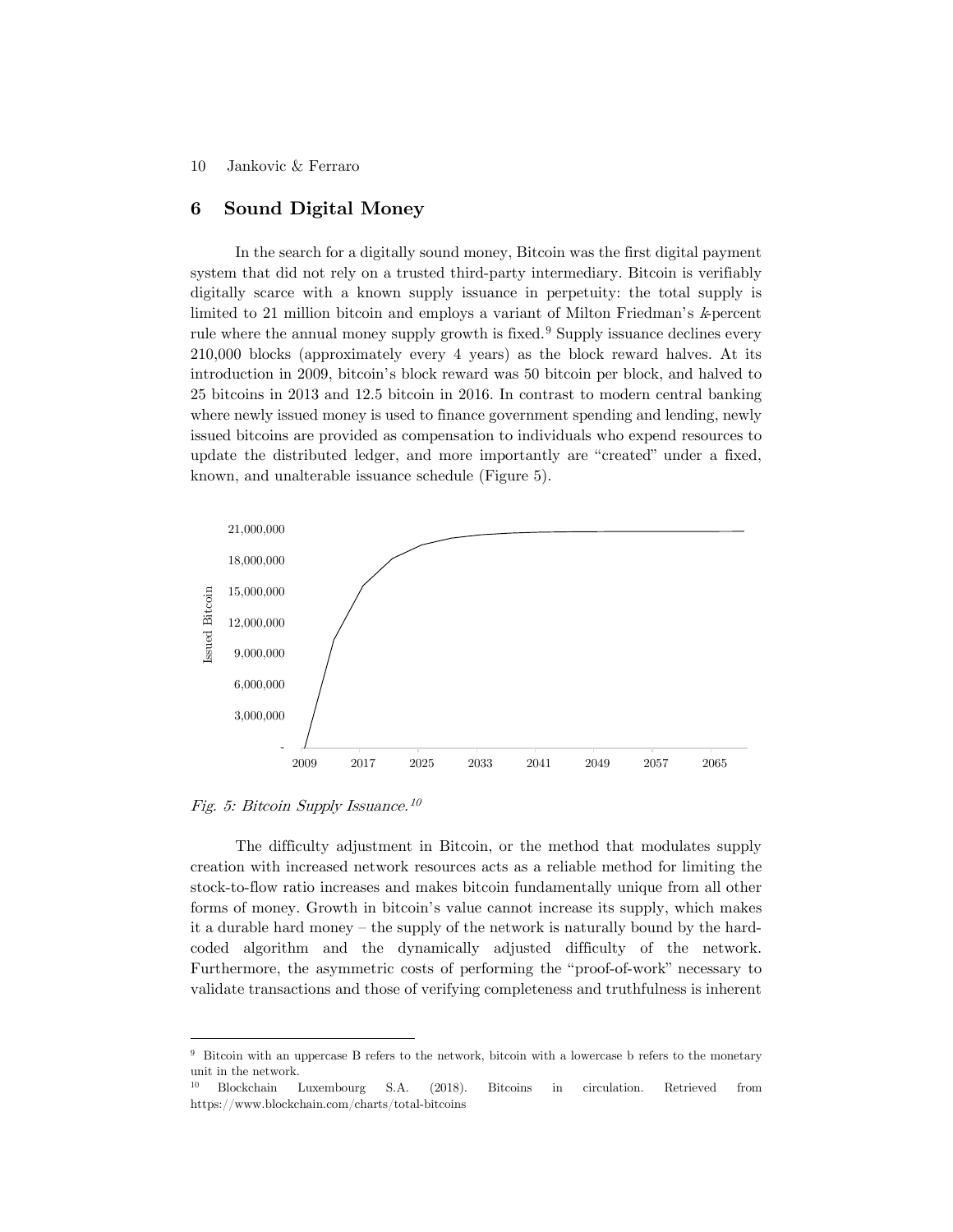network security, as it is relatively difficult and expensive to perform the calculations in the first place but trivial to verify the computations are correct.

The presence of a conservative monetary policy and the difficulty adjustment theoretically allows bitcoin to succeed as a digital store of wealth and as a transferable monetary media. While many will point towards bitcoin's volatility as an insurmountable hurdle for its adoption as a store of wealth or transactional currency, its volatility today, while still early in its global adoption, is a result of its programmable, inflexible supply and predetermined growth rate; demand changes of the underlying units do not affect the creation or destruction of the units. Therefore, as bitcoin adoption increases (and bitcoin market capitalization increases given its fixed, known supply), each incremental adopter will, by definition, have a decreasing impact on the price of bitcoin, leading to lesser volatility in the long run. So, while bitcoin's volatility is natural and expected during its early stage of global adoption, it should not be confused with its expected volatility at mature adoption. Bitcoin is one of the very few assets that has strict limited scarcity and the only monetary media that is guaranteed to not be debased – properties that make it a fundamentally good store of value. In addition, bitcoin does not have any of the physical drawbacks of traditional money or stores of wealth – its cost and speed of transfer and general storage is a significant improvement over traditional media.

Bitcoin created an independent alternative mechanism for global payments that does not require a trusted third-party intermediary and can function entirely outside the existing financial system. Bitcoin combines the finality of cash settlement with the benefits of digitization, creating a fast method for large payment settlement across borders. While it may compete with central banks and large financial institutions that perform international payment settlements, Bitcoin has a distributed, verifiable ledger, cryptographic security, is practically resistant to threats, and bears no counterparty risk. If bitcoin achieves a long-term stability in value, it could be a superior alternative to unsound fiat money for global payments and serve as a truly decentralized way of storing wealth where transaction processors, developers, and users are in true equilibrium. Even if it does not become a ubiquitous alternative to central banking, it should, at the very least, provide an alternative to sound fiat money which can be leveraged by any global citizen in need of reprieve from local currency inflation.

For an asset that exhibits annualized volatility in excess of 50%, utilizing bitcoin for everyday economic transactions could be prohibitively challenging. However, it is imperative to consider a few key points. First, bitcoin's high volatility is primarily a function of high marginal demand relative to its existing stock and market capitalization (c. \$64bn as of February 2019). Should bitcoin's market capitalization grow to accommodate its demand fluctuations, its volatility should decline as marginal buying and selling are smaller relative to the outstanding value of the asset. Second, bitcoin today represents a speculative, venture-like investment for many who own the asset. Accordingly, investors should have higher expected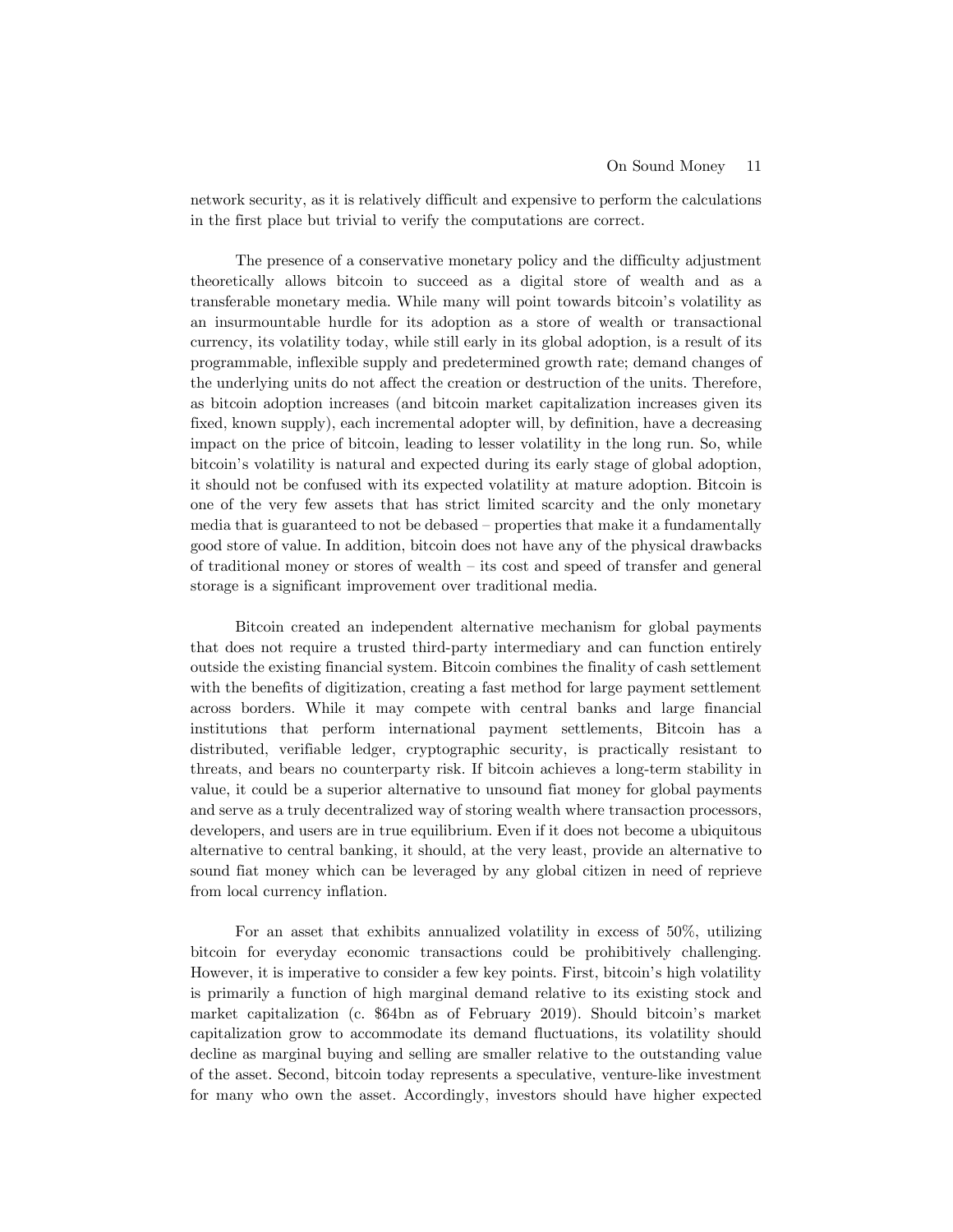#### 12 Jankovic & Ferraro

returns in order to compensate for the higher risk of the investment, and as a result should naturally expect higher volatility. Volatility should naturally decline as the ownership of the outstanding stock changes from speculative to more stable investors. Finally, bitcoin's volatility is generally measured versus a fiat currency, primarily the US dollar. However, the value of sound money is not its value relative to other currencies, but rather its purchasing power versus a basket of goods and services. Bitcoin is designed to be a "stablecoin" against purchasing power, and therefore its volatility should be measured against its ability to purchase goods and services.[11](#page-12-0) The vast majority of global economies experience positive inflation and have for the past century following the suspension of the gold standard. Positive inflation indicates that the value of an underlying basket of goods and services has appreciated versus the fiat currency it is tied to; conversely, it means that each unit of currency has reduced purchasing power and is marginally worse at its primary function (to pay for goods, services, and labor). Hence, the volatility of bitcoin, like other forms of money, should be measured against its purchasing power in local economies as opposed to that of other fiat currencies to account for real and not nominal volatility.

We highlight two seemingly opposing examples of purchasing power lost by unsound fiat currency to illustrate this phenomenon: the Venezuelan bolivar and the US dollar. In the first example, hyperinflationary policies in the late 2010s led to a massive depreciation of the bolivar, which led to an alarming eradication of individual wealth and extreme poverty for the vast majority of its citizens. At the end of 2018, Venezuela's inflation rate topped 80,000% (2018-end estimates for Venezuela's inflation rate wildly varied from 80,000% all the way to 1,000,000%), which means that each unit of local currency had effectively lost 100% of its purchasing power. Daily inflation was roughly 220%, or each \$100 was worth just \$31 a mere 24 hours later. This massive loss of purchasing power can also be observed in the United States dollar throughout the past century. From 1913 to 2018, the value of the US dollar fell over 96%. Figure 6 depicts the loss of purchasing power of \$100 US dollars since 1913. Over just the last ten years, the US dollar lost 16% of its purchasing power (\$4.70 to \$3.90 on Fig. 6's scale). Though the loss of the US dollar's purchasing power is more drawn out and less extreme than that of the Venezuelan bolivar, the stark conclusion is the same: fiat currencies have unarguably failed to maintain their purchasing power, perhaps money's only core requirement and reason for existence. Despite its volatility and multiple bull-bear cycles, bitcoin has unequivocally increased its purchasing power, rising from \$0 to \$3500, in the ten years since its creation.

<span id="page-12-0"></span> <sup>11</sup> Stablecoins are digital assets designed to maintain stable value against a real-world asset or basket through pegged collateralization or algorithmic adjustments. The most common stablecoins include digital representations of fiat currencies such as US dollars through collateralized deposits at a bank.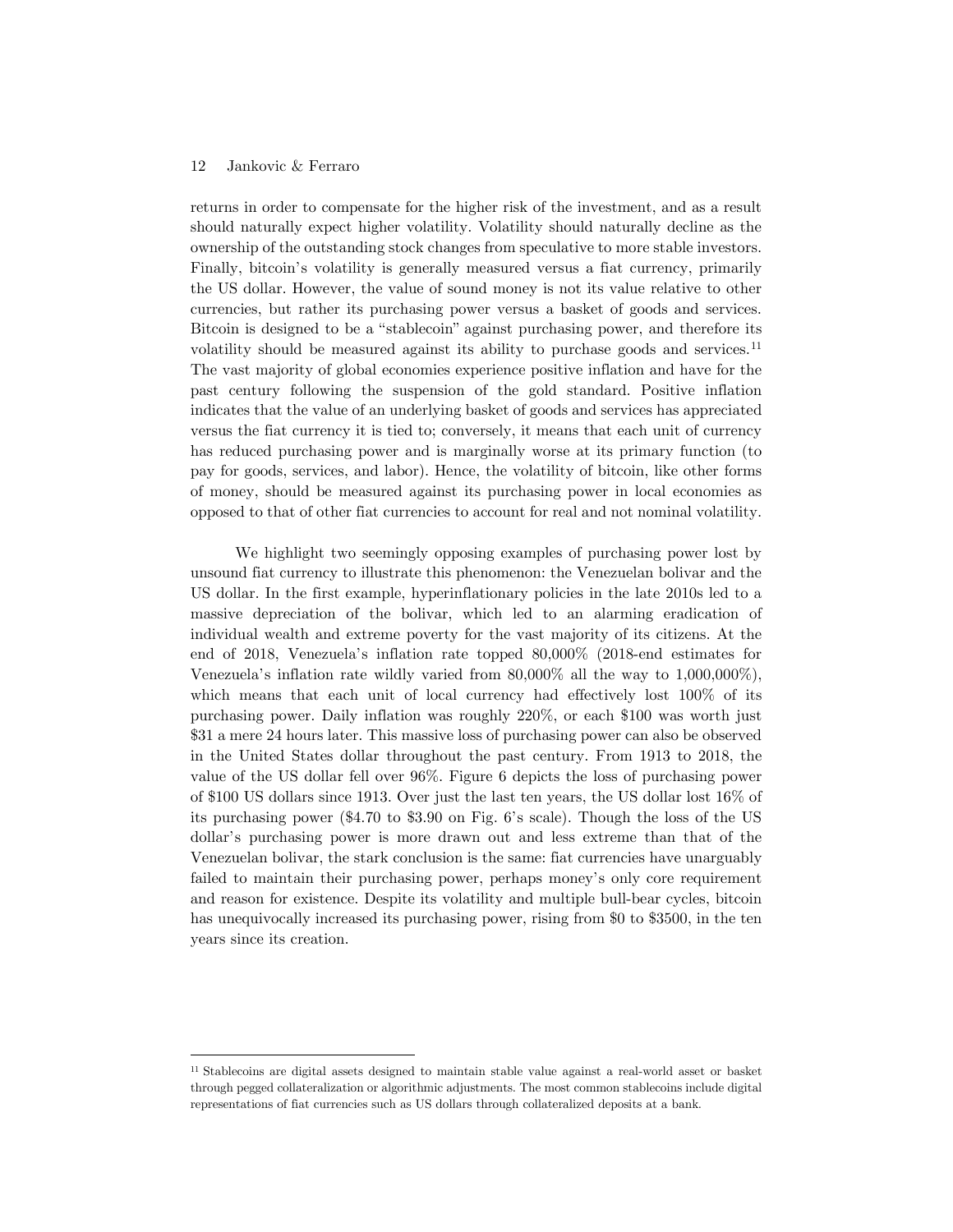

Fig. 6: Purchasing power of the US dollar, monthly.<sup>[12](#page-13-0)</sup>

Other digital assets that exhibit characteristics of sound money with high stock-to-flow ratios, sufficient network and cryptographic attack resistance, and inflation protection can also serve as sound monies. The objective elements of a money must also be considered with its degree of social acceptance; money has value because society demands the benefit it offers in purchasing power for labor, goods, and services. Because society is willing to accept and give money as forms of payment, its value is derived in part from its social convention. It is entirely possible that bitcoin may be disrupted and lose market share to a future sound money. Sound monies with equivalent objective and social characteristics theoretically share the market for sound money, though in practice, network effects, feature sets, first mover advantages, and social convention create unequal growth rates and market shares. In this light, the search for digitally sound money begins with bitcoin, and has opened up the possibility for a more free and accessible global market for sound money.

#### **Acknowledgements**

The authors would like to acknowledge Saifedean Ammous, PhD, author of The Bitcoin Standard, and Ray Dalio, founder of Bridgewater Associates and author of Principles for Navigating Big Debt Crises, for their influence on this essay. Ammous' book provided the initial inspiration for the authors to delve into the history, dynamics, and evolution of monetary systems; many of his views that the authors share present themselves in this work. Dalio's multi-decade study on understanding the engine of economic and financial systems, its cause-effect relationships, and models for navigating debt crises remain closely-held guiding principles for the authors.

<span id="page-13-0"></span> <sup>12</sup> Federal Reserve Bank of St. Louis. (2019). Consumer Price Index for All Urban Consumers: Purchasing Power of the Consumer Dollar, Index 1913=100, Monthly, Not Seasonally Adjusted.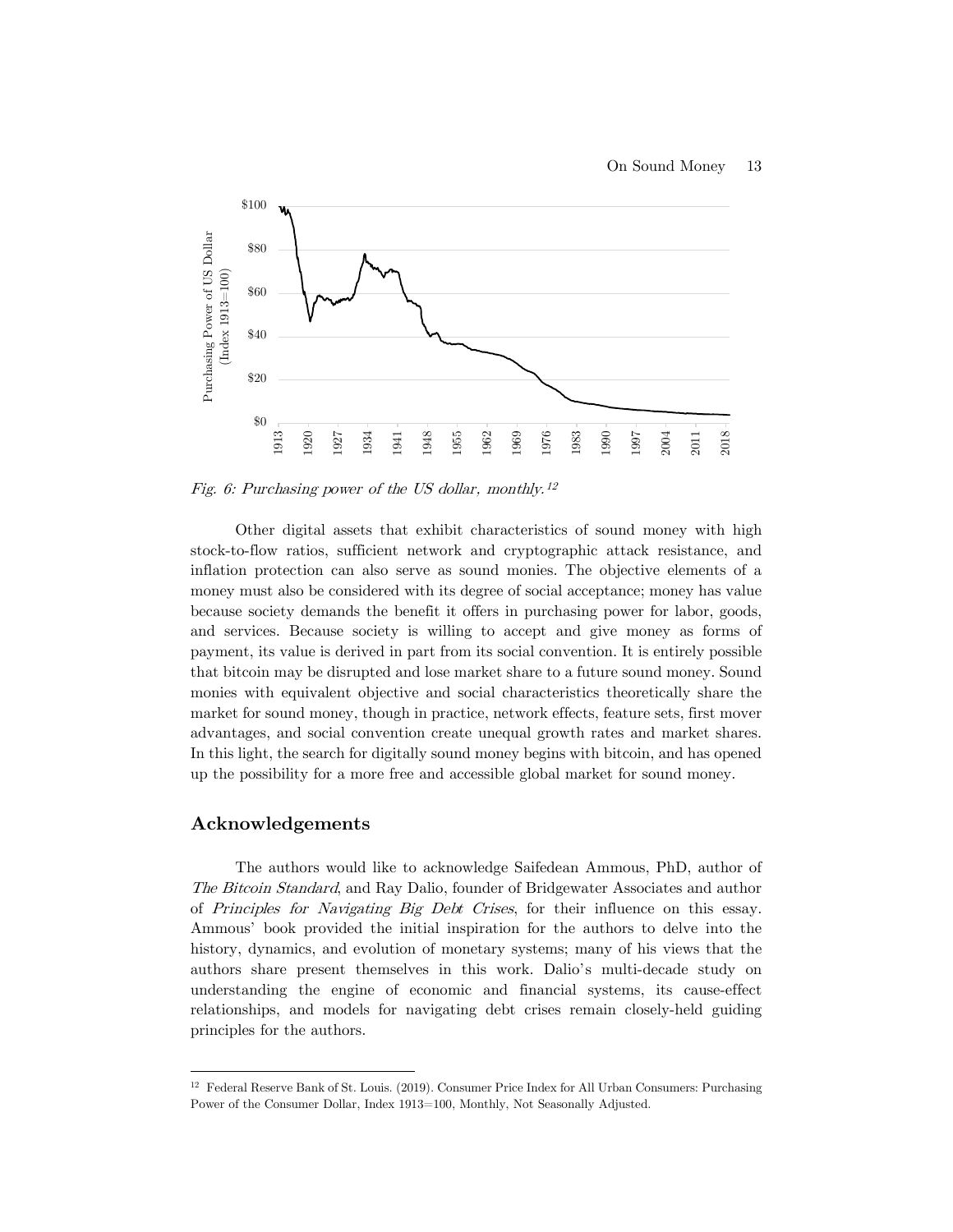# **On Free Markets for Money**

Luka Jankovic

Galaxy Digital LP luka.jankovic@galaxydigital.io

June 2019

**Abstract.** Current monetary standards have been relatively monopolistic and have caused significant wealth erosion of its holders through inflationary policies. However, the crypto asset innovations of the past decade have enabled a free market determination of the best forms of money for its users. A competitive market for money would lead to a free market determination of monetary standards and place natural disciplines on issuers to maintain the soundness of their money.

# **1 The Market for Monetary Standards**

Similar to any good, service, or form of labor, monetary standards exist in a market, a process by which the price of money for goods and services is established. The market for monetary standards facilitates competition among competing forms of money, and the economic agents responsible for maintaining the monetary standard seek to obtain a share of a finite market chasing scarce resources. Effective usage of monetary standards enables trade and the distribution and resource allocation in societies. The market for monetary standards can emerge spontaneously or deliberately through human interactions in order to enable the exchange of ownership of services and goods.

Monetary standard markets have ranged from free markets, where the best forms of money competed and accurately signal costs and benefits, to monopolies, where monetary standards are controlled by a central agent. Some examples of "free money markets" include barter/commodity economies, free specie markets like early Mesopotamia and the Mongol empire, and even late 1800s America. In general, the common denominator for more competitive money markets have been fairly liberalized economic and political policies. In contrast, most monetary standard markets historically have existed as near monopolies in bounded economies. Whether it was an explicit government diktat or requirements for taxes due to be paid in a chosen media, monopolistic or oligopolistic conditions for monetary markets have persisted for the most part.

The history of money is well documented by many historians, particularly the monopolistic dynamics and externalities of government-issued money. Over the past two thousand years, the monopoly (whether natural or government dictated) of governmentissued money has deprived societies and economies from discovering the best forms of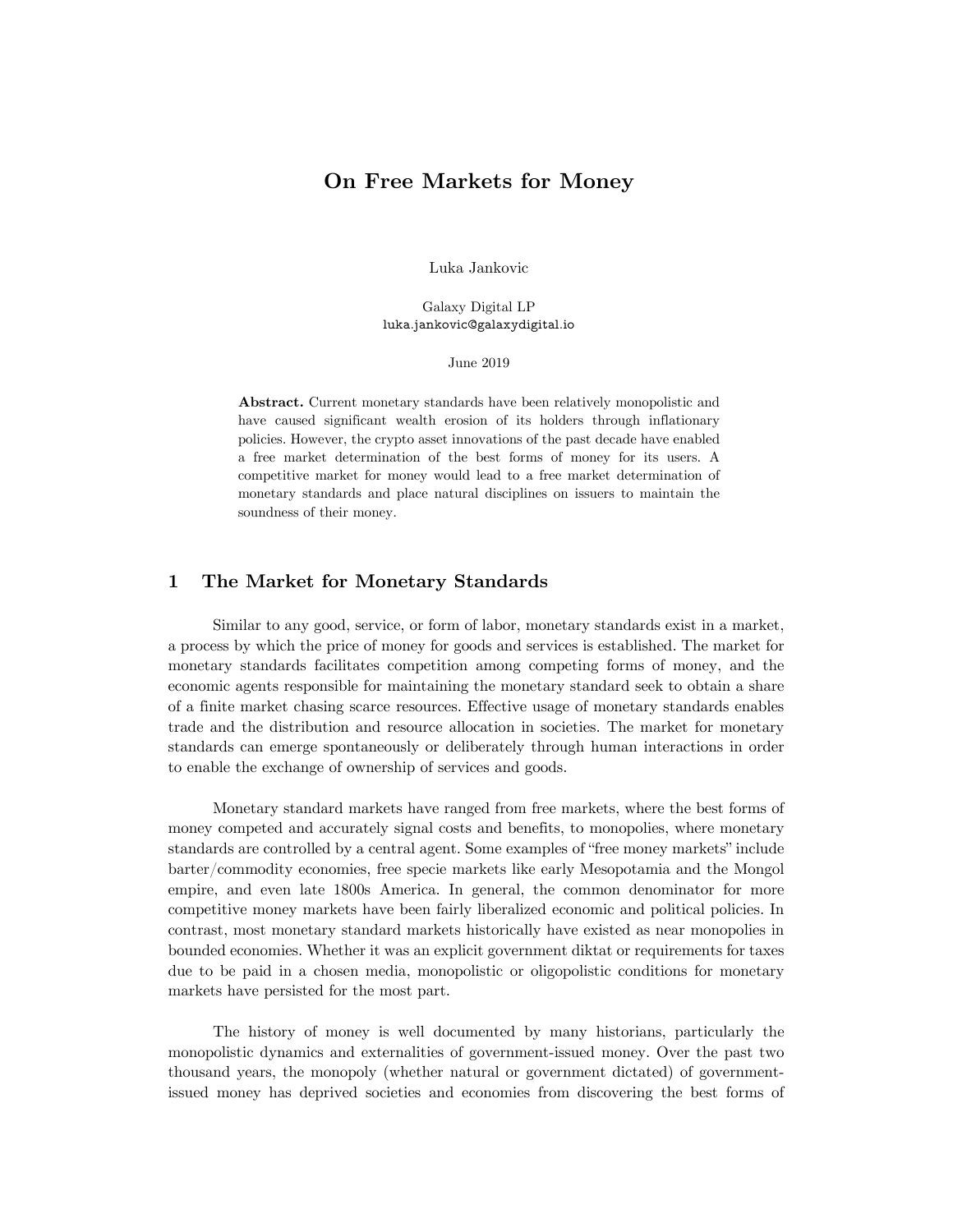money through natural, free market processes. In nearly every instance of monopolistic government-issued money, governments with the ability to fully control issued money have resulted in rapid stock increases and the wealth depreciation of its holders, leading in many instances to economic collapses.

Prior to Bitcoin, the modern market for monetary standards had been monopolistic (or oligopolistic if one were to include other G20 currencies) and monetary standards were extremely similar to one another, sharing similar policies and control by centralized governments. The creation of Bitcoin and the innovations over the past decade have created an experimental testing ground for creating new forms of value and money. In our view, we believe that Pandora's box has been opened and natively digital currencies and forms of value (whether created as crypto assets or by private corporations) have borne an emerging market for monetary standards. While it is premature to say that we have a free market for money just yet, the US dollar's position as the global reserve currency is experiencing heightened competition from foreign sovereigns, crypto assets, and private corporate-issued money.

In competitive markets, open competition leads to innovation and product development, providing consumers with a wider selection and better products that serve the needs and wants of its users. In a competitive market for money, monetary standards would compete and lead to the best forms of money for its users. The requisite elements of money become the key points of competition and differentiation, leading to a free market determination of society's monetary standard.

### **2 Monetary Market Competition**

There are three widely considered requirements for money: unit of account (ability to specifically measure value), medium of exchange (can be exchanged for good and service as an instrument and avoids the limitations of barter), store of value (ability to retain and exchange value at a future point in time). If a media satisfies these three elements, it can be considered as a form of money and does not need to be limited to what is more colloquially considered "money." Through this more macro lens, we can see that the categorization of money can extend beyond government-issued currencies, and include crypto assets designed to be money (whether they exist today or are new market entrants), new corporate-issued forms of money, and even digitized traditional assets that, due its newfound digitization and transferability, can be used to transfer value and pay for goods, services, and labor. If asset X can act as a unit of account, retain its value over time, and avoids the limitations of a barter system through market discovery of its price, it should be able to be used as money.

The first two requirements of money are no doubt critical, and hinge upon the ability for economic goods to be measured in discrete units of the media and for the media to have some sort of economic value in the present, a measurement of an asset's direct or indirect utility. Money has value because society demands the indirect benefit it offers in purchasing power for goods and services. Because society is willing to accept and give money as forms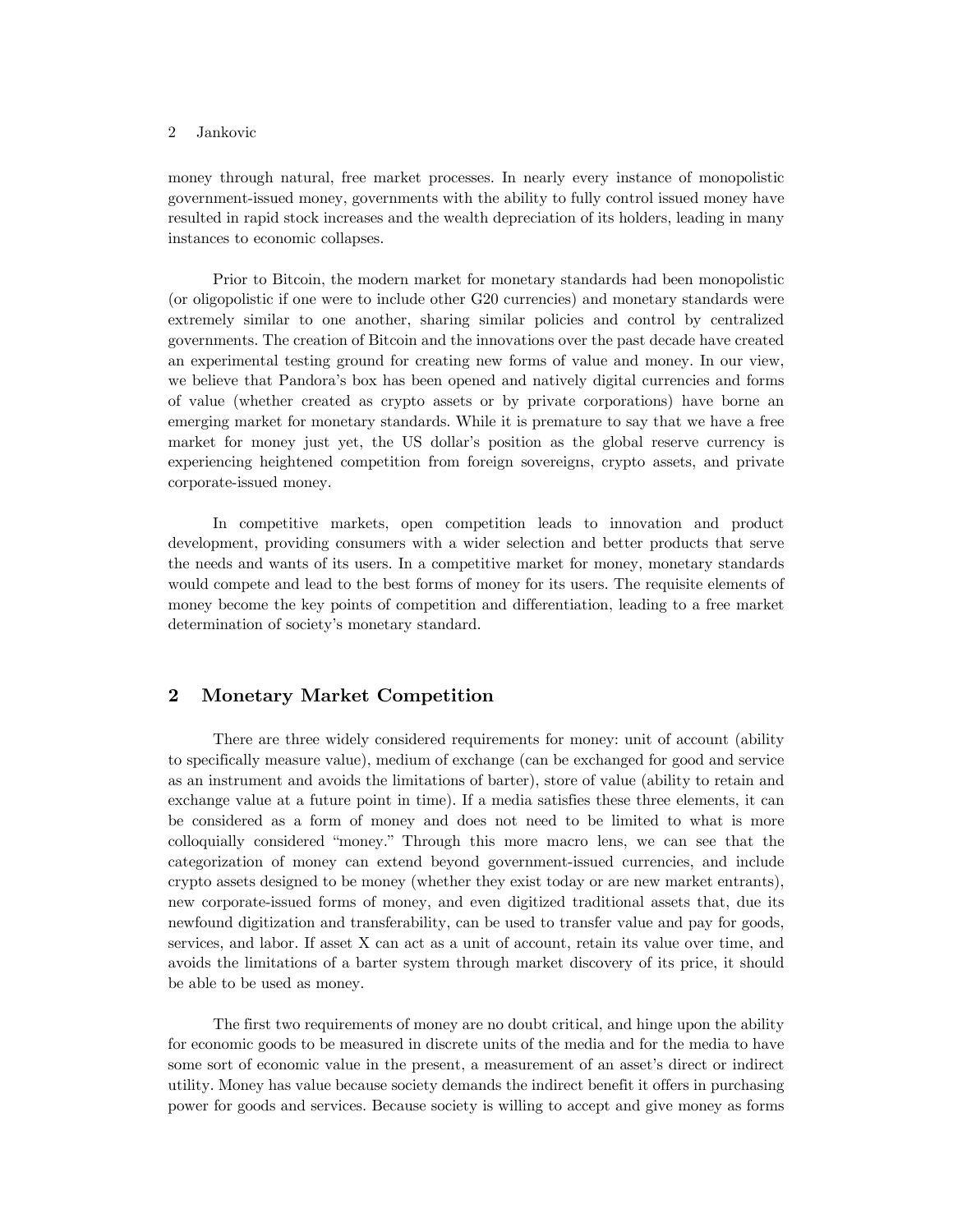of payment, its value is derived more so from a social convention as opposed to a government mandate. Money has ascribed value ultimately because of supply limitations and resource scarcity. If money was available in unlimited supply, it would be effectively free. Non-zero prices serve as a rationing mechanism whereby consumption is limited to the available supply.

We will focus our discussion on the 3<sup>rd</sup> requirement of money: store of value, perhaps the hardest requirement for money to achieve and retain. The focal determinant of money's ability to retain value is 1) high stock to flow ratios (thereby preventing the rapid increase in stock and loss of salability) and 2) lasting social conventions to accept the money. Government-issued money has historically been susceptible to losses in value, as the effectively zero cost of production and printing of unsound money to finance national spending creates a vicious cycle of borrowing from the future to satisfy the needs of the present and alarming devaluation of money. This phenomenon of irresponsible money stock management persists because there are no currently imposed disciplines on government issuers to control the quantity of money in an appropriate manner. The lack of monetary standard competition prevents the market determination of these natural disciplines, and furthermore changes the primary goal of an issuer from providing its citizens with good money to creating a system by which a government can tap into a money supply by owning its manufacturing process.

It is particularly peculiar that fiscally irresponsible governments exist in capitalist economies — capitalist economic participants such as corporations are required by the market to remain fiscally responsible to maintain and grow the value of their currency (i.e. their "stock") through long-term growth, driven by responsible capital investment, the extension of the production cycle, and increased productivity. Natural market forces also place determinants on how a corporation manages its currency, preventing a company from grossly diluting current holders of their currency with market checks and balances. It becomes quite apparent that the stocks of many corporations could actually serve as better forms of money than many of the government-issued fiat currencies.

#### *Monetary Policy*

Monetary policy's impact and influence is unquestionably an important element in modern economies. Policymakers seek to achieve inflation, growth, interest rate, and employment objectives. Central banks use various tools, including open market operations, lending to banks, and bank reserve requirements, to achieve these objectives. It can be used in conjunction or as an alternative to fiscal policy, which federal governments use to manage the economy through a combination of taxes, government borrowing, and federal spending. Using its levers, central banks play a critical role in managing the rates of inflation, growth, and unemployment by increasing or decreasing the money supply and changing consumption and spending propensities through interest rate manipulation.

Productivity is a critical factor in the long-term wealth and health of societies. Improvements in economic productivity over time (increased aggregate outputs for the same aggregate inputs) causes a relative decrease in broad price levels if the money supply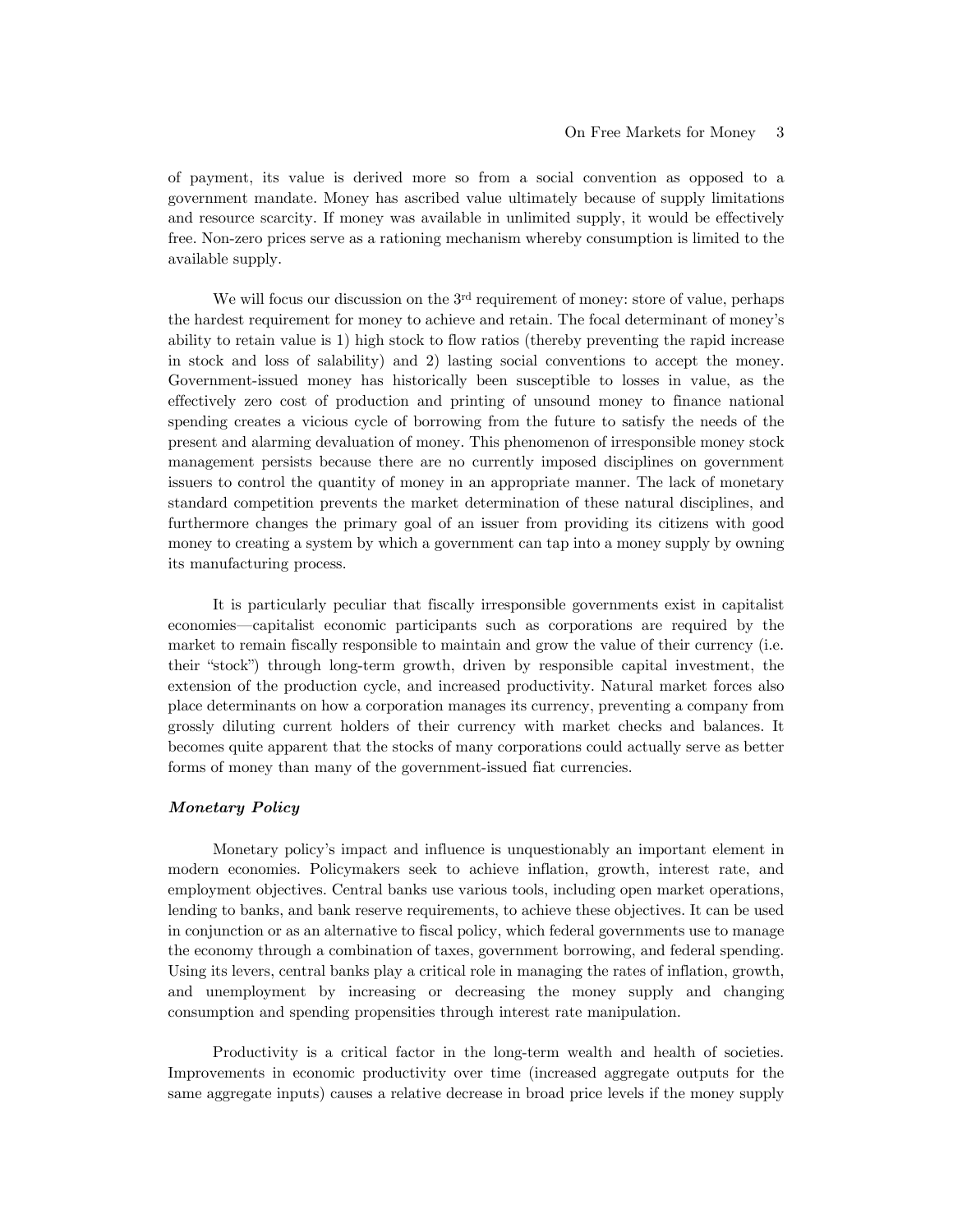remains constant: if the amount of goods produced in an economy are doubled but the amount of money stays the same, the cost of the goods are halved. Increases in economic productivity generally lead to increases in nominal labor income, as some of the profits generated by businesses flow to its labor. The relative changes in productivity and nominal labor income affect the ultimate inflation in an economy: if wage inflation is higher than productivity (holding consumption propensity and savings rate constant), there is "more money chasing fewer goods" and hence overall price inflation (the rise in the nominal cost of goods). Conversely, if productivity is higher than wage inflation, the cost of goods in an economy falls, or creates deflation.

Central banks play a deeply influential role in managing these dynamics of price level changes. It would stand to reason that with such influence, there should be express or market-driven disciplines that enforce a policymaker's fiscal responsibility with how a nation's money supply is managed to promote price stability, enduring purchasing power, and long-term prosperity. Yet, quantitative evidence shows the severe longer-term consequences of monopolistic control and the printing of money when gone unchecked. In particular, the US dollar has emerged as the primary reserve currency of the world over the last two hundred years. However, using core CPI inflation figures, the US dollar has lost 96% of its purchasing power over the century. In the aftermath of the 2008 Global Financial Crisis, the USD M2 money stock doubled to \$17t leading to a 16% decline in the USD's purchasing power and a 31% increase in the US' debt-to-GDP ratio in just ten years.

#### *Inflation & Purchasing Power*

While these data points may seem alarming, many have argued that developed market inflation has been relatively low in the last decade, on average sitting below the 2% stated inflation target by policymakers. Monetary printing simply has not surfaced into inflation. Some policymakers have even expressly stated that the phenomenon of low inflation despite the aggressive monetary stimulus has left them confused. In part, increased globalization and automation have led to a weakening of domestic firms' pricing power and the passing along of rising costs into wages and ultimately goods' prices. Furthermore, there are a multitude of innovations that are not captured in inflation measures that have improved the aggregate quality life for the average citizen; the basket itself and hedonic quality adjustments in CPI do not capture these innovations and could even suggest there has been price deflation in goods.<sup>[1](#page-17-0)</sup>

However, the historical inflexible dependence on traditional inflation metrics severely understate the broader pricing dynamics that have occurred in the past ten years. Consumption and goods are just one outlet for monetary stimulus. The capital flow dynamics into other ultimate outlets of the newly minted money paints an inflation reality that is actually far worse than many imagine: real and financial asset inflation have grown substantially and have been the primary beneficiaries of the Fed's stimulus (see Figure 1).

<span id="page-17-0"></span><sup>1</sup> The hedonic quality adjustments in CPI do not include many of the innovations and goods present in the 21st century, particularly digital goods and services. https://www.bls.gov/cpi/quality-adjustment/home.htm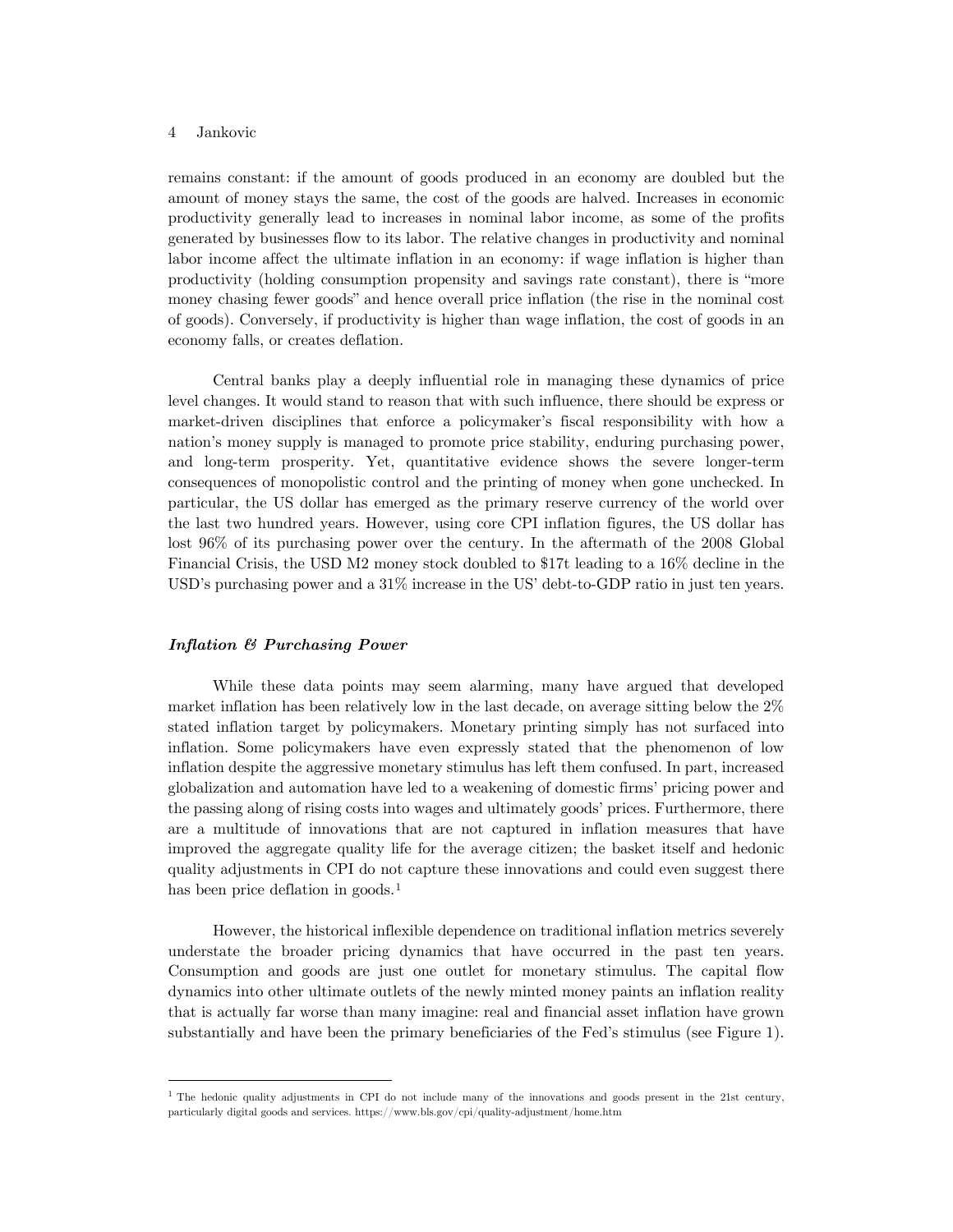50.0% 100.0% 150.0% 200.0% 250.0% 300.0% Total return performance since January 2009 Financial and real asset prices Real economy prices

Overall inflation of goods and assets, when adjusted for these monetary outlets, is far higher than the reported sub-2% inflation.

Fig. 1: Total return performance, financial & real asset inflation versus real economy inflation. [2](#page-18-0)

Real and financial asset inflation is a predictable phenomenon of monetary stimulus given the mechanics of monetary open market operations and flow of capital. While the Treasury is responsible for printing paper currency and minted coin, the Fed can "print" money by extending credit to banks and charging an appropriate interest rate. The Fed also purchases Treasury notes and mortgage-backed securities from banks and adds credit to the banks' reserves. Since 2008, the size of the Federal Reserve's balance sheet has grown substantially; open market operations have led to a 4x increase in the Fed's balance sheet from \$1t to roughly \$4t (see Figure 2).



<span id="page-18-0"></span><sup>2</sup> Source: Bloomberg, Federal Reserve Bank of St. Louis, Economic Research, June 2019. Selected indices: S&P 500 Total Return, iBoxx High Yield Total Return Index, iBoxx Investment Grade Total Return Index, S&P CoreLogic Case-Shiller 20-City Composite Home Price Index, S&P GSCI Total Return Index, S&P GSCI Precious Metal Index, S&P GSCI Industrial Metal Index.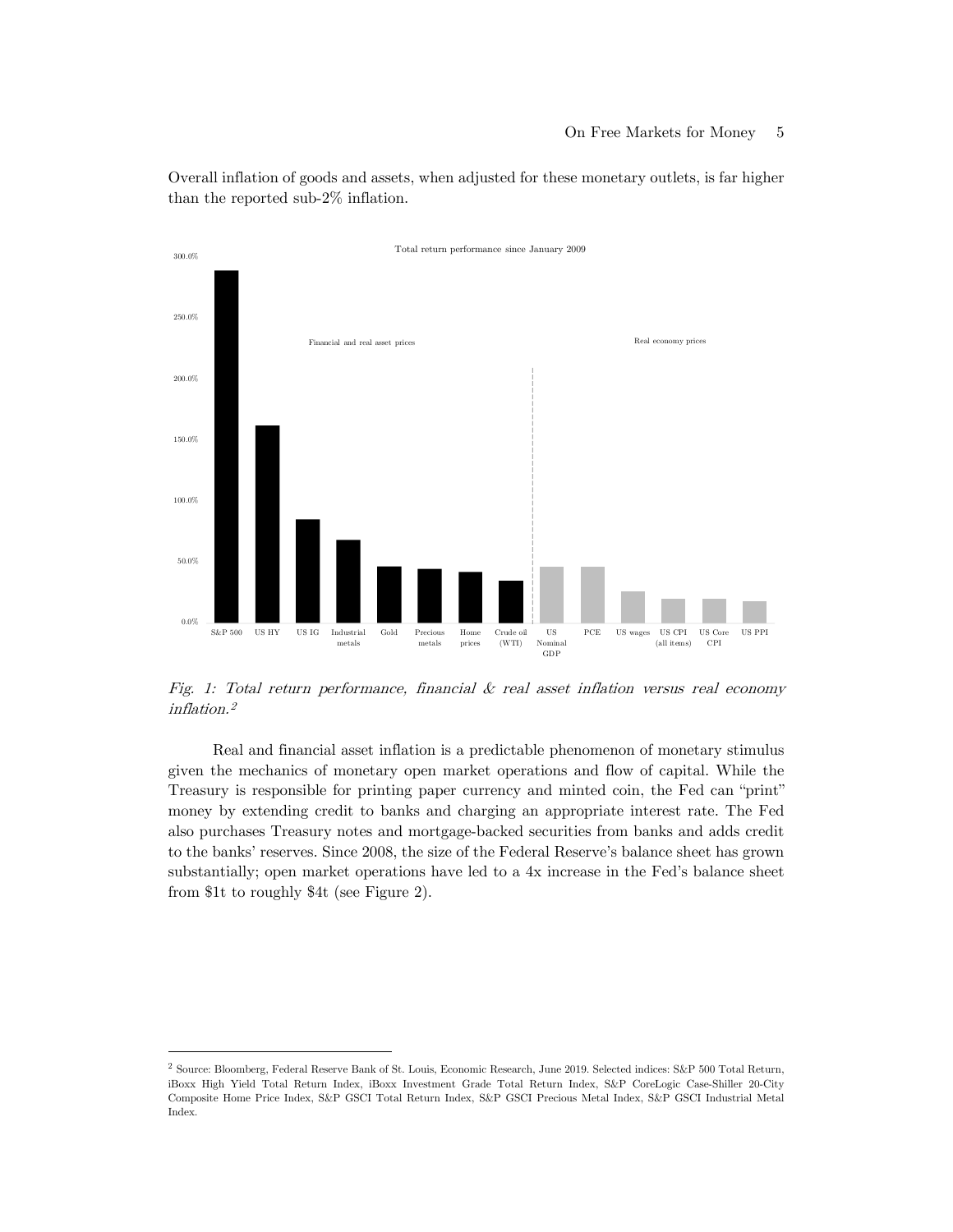

Fig. 2: Total assets, Fed's balance sheet. [3](#page-19-0)

The Fed can also tweak bank reserve requirements and the overnight Federal funds rate, thereby influencing credit extension and its cost in the market. Once banks receive credit from the Fed, they can turn to the market and lend it out to market participants. These market participants tend to be large corporate institutions, who in theory can use corporate loans and debt for increased investment and expansion. This dynamic can be viewed in historical balance sheet data: the total debt-to-equity ratio from the S&P 500 rose from  $101\%$  to  $112\%$  between December of 2013 to 2018 (see Figure 3). As of March 31, 2019, this ratio stood at 117%.



Fig. 3: Corporate debt levels. 4

The increased debt levels of corporations, both on an absolute and relative basis, has led to significant increases in share buybacks and dividends relative to capital investment. Between 2013 and 2018, companies increased dividends and share buybacks from \$787b to

<span id="page-19-0"></span><sup>3</sup> Source: Federal Reserve Bank of St. Louis, Economic Research, June 2019.

<sup>4</sup> Source: Bloomberg, S&P, June 2019.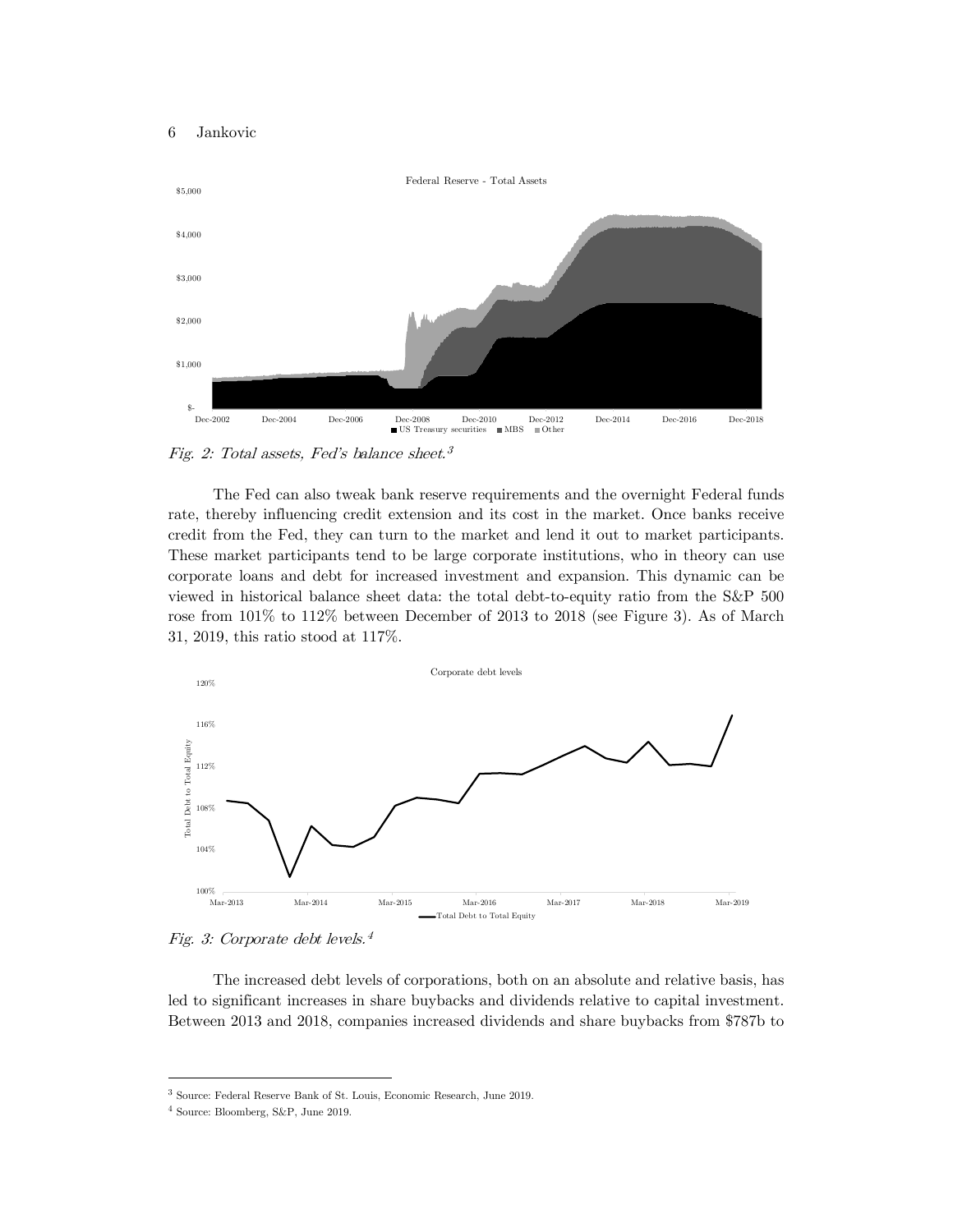

\$1.26t, representing a 60% increase (see Figure 4). In comparison, total aggregate spending for capex, R&D, and cash M&A increased just 36% from \$1.03t to \$1.40t.

Fig. 4: S&P 500 cash spending. [5](#page-20-0)

Conceptually, buybacks and dividends provide many benefits for shareholders and long-term economic productivity, releasing underutilized "trapped" capital from companies, prevents suboptimal capital investment, and putting capital toward more productive uses that drive growth, productivity, and innovation. While growth investment in aggregate accounts for a larger share of cash spending and growth investment has risen considerably in recent years, the accelerated share buybacks accounting for the single largest source of US equity demand over the past five years suggest that corporate buyback spending has resulted in elevated equity price levels. Considering this dynamic has occurred on the back of rising corporate debt levels spurred by easy and cheap liquidity from the Fed, we can see that a portion of the considerable monetary stimulus and printing has led to equity asset inflation.[6](#page-20-1)

| Category                                 | 2014   | 2015   | 2016   | 2017   | 2018   |
|------------------------------------------|--------|--------|--------|--------|--------|
| Corporations                             | \$442  | \$508  | \$697  | \$296  | \$509  |
| Households                               | 95     | $-138$ | $-151$ | 226    | 191    |
| Life Insurance                           | -5     | 31     | 98     | $-45$  | $-18$  |
| Foreign Investors                        | 114    | $-191$ | $-188$ | 125    | $-94$  |
| Mutual Funds                             | 95     | 58     | $-112$ | $-134$ | $-124$ |
| Pension Funds                            | $-272$ | $-7$   | $-217$ | $-162$ | $-243$ |
| Other                                    | 12     | -7     | $-12$  | $-17$  | 9      |
| less                                     |        |        |        |        |        |
| Foreign equities by US                   | 432    | 197    | 22     | 167    | 128    |
| US Credit ETFs                           | 50     | 57     | 96     | 123    | 100    |
| Included among holders above are:        |        |        |        |        |        |
| Equity ETF purchases                     | \$191  | \$174  | \$188  | \$347  | \$210  |
| auity demand (\$ billions). <sup>7</sup> |        |        |        |        |        |

Table 1: Net US equity

<span id="page-20-0"></span><sup>5</sup> Source: S&P, Goldman Sachs Global Investment Research, Compustat, June 2019.

<span id="page-20-1"></span><sup>6</sup> Source: Goldman Sachs Global Investment Research, https://www.goldmansachs.com/insights/pages/top-of-mind/buybackrealities/report.pdf.

<sup>7</sup> Source: Goldman Sachs Global Investment Research, Federal Reserve Board, June 2019.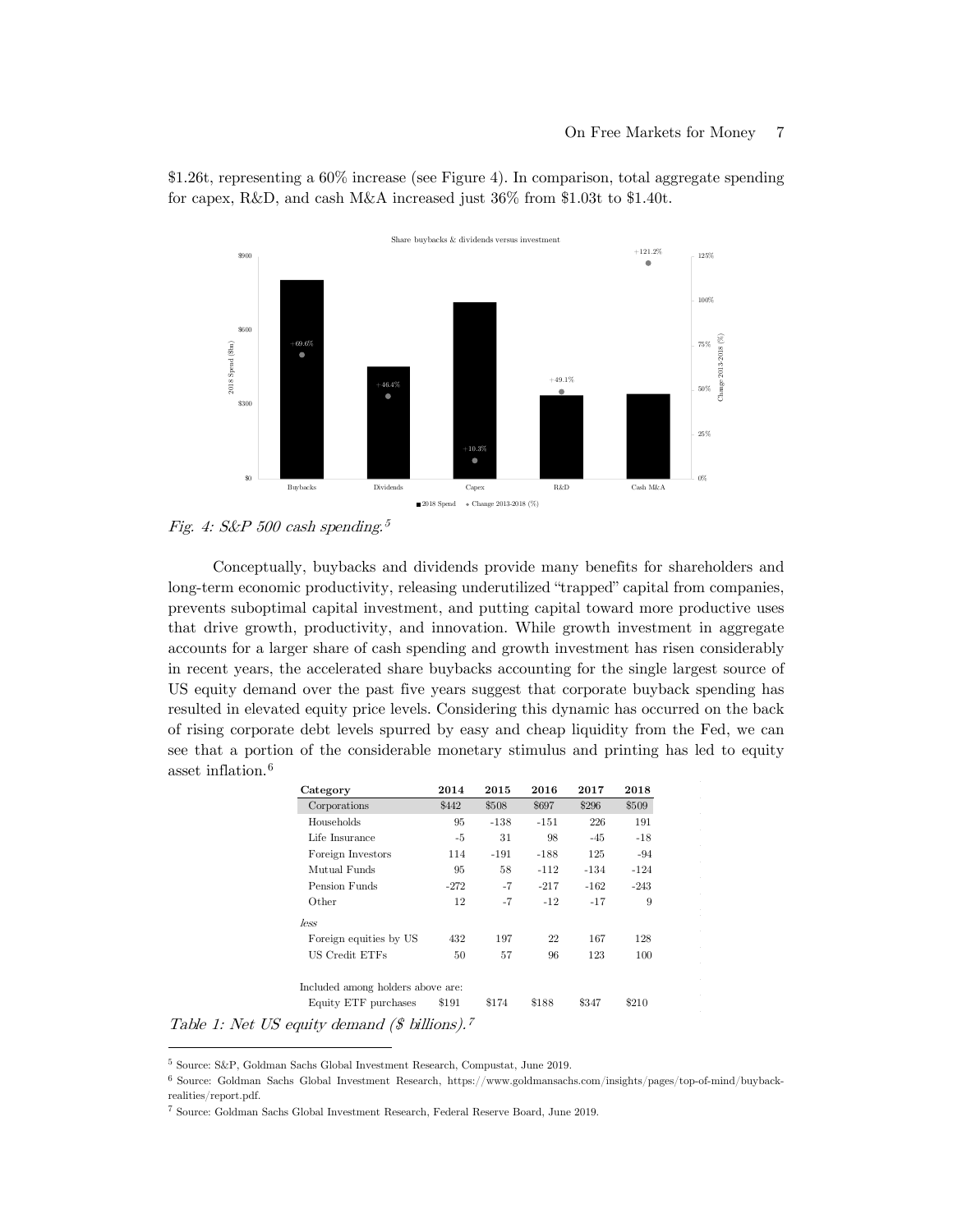#### *Competitive Markets for Money*

The crypto asset innovations over the past decade have created an experimental sandbox for creating new forms of money. We break down these new types of money into three broad buckets:

- Permissionless crypto asset money networks such as Bitcoin
- Corporate or foundation-issued money and payments networks such as Facebook, Telegram, and fiat-backed stablecoin networks
- Digitized ("tokenized") traditional assets such as equities, real estate, LP interests, etc.

*Permissionless crypto money.* Permissionless digital assets that exhibit characteristics of sound money with high stock-to-flow ratios, sufficient network and cryptographic attack resistance, and inflation protection can serve as money. In our view, Bitcoin remains the market leader and will continue to grow its moat through its network effects, feature sets, first mover advantages, and social convention. However, we do see the possibility for other forms of permissionless money to take a smaller market share for more targeted use cases and applications, such as privacy-oriented money.

*Corporate-issued money.* The desire to transfer dollar-equivalents between exchanges and speculators during closed banking hours led to advent of fiat-backed "stablecoins." Permissionless asset-backed money like Dai and other algorithmic soon followed with the intention to create a more useable money for everyday use, but have mostly struggled with monetary management issues and expanding beyond speculative use cases. Perhaps the first formidable movements into creating a generalized digital money has come from messenger-oriented companies like Facebook, Telegram, Signal, and even Samsung who are in various stages of development for creating a general crypto money. Since the actual architecture and degree of permission for these platforms is unknown by the general public, we categorize them as "corporate-issued money." The wide user bases of these applications and deep relationships between the issuer and Fortune 1000 companies can potentially lead to widespread adoption and usage of digital money, competing with legacy payment methods and networks.

*General digitized value.* Perhaps the furthest from fruition and actual practicality, the move to create smart digital securities for both currently digitized securities like publicly traded equities and previously non-digitized assets like real estate and LP interests creates an interesting potential for new forms of value transfer. The digitization of traditional assets coupled with seamless financial markets creates an opportunity for the full monetization of one's portfolio and wealth. Imagine for instance a retiree who wishes to pay for a dinner. Today, the retiree must have previously sold a small portion of their retirement portfolio, wait until the trade was settled, then transfer the cash to a primary bank account. Along the way, the brokerage, market makers, payment networks, and banks all take economic rents as intermediaries. In a world in which one's portfolio is fully digitized and the market infrastructure has evolved, the retiree can instead pay for the dinner using a small fraction of their portfolio (say a share of Apple or a fraction of an LP interest),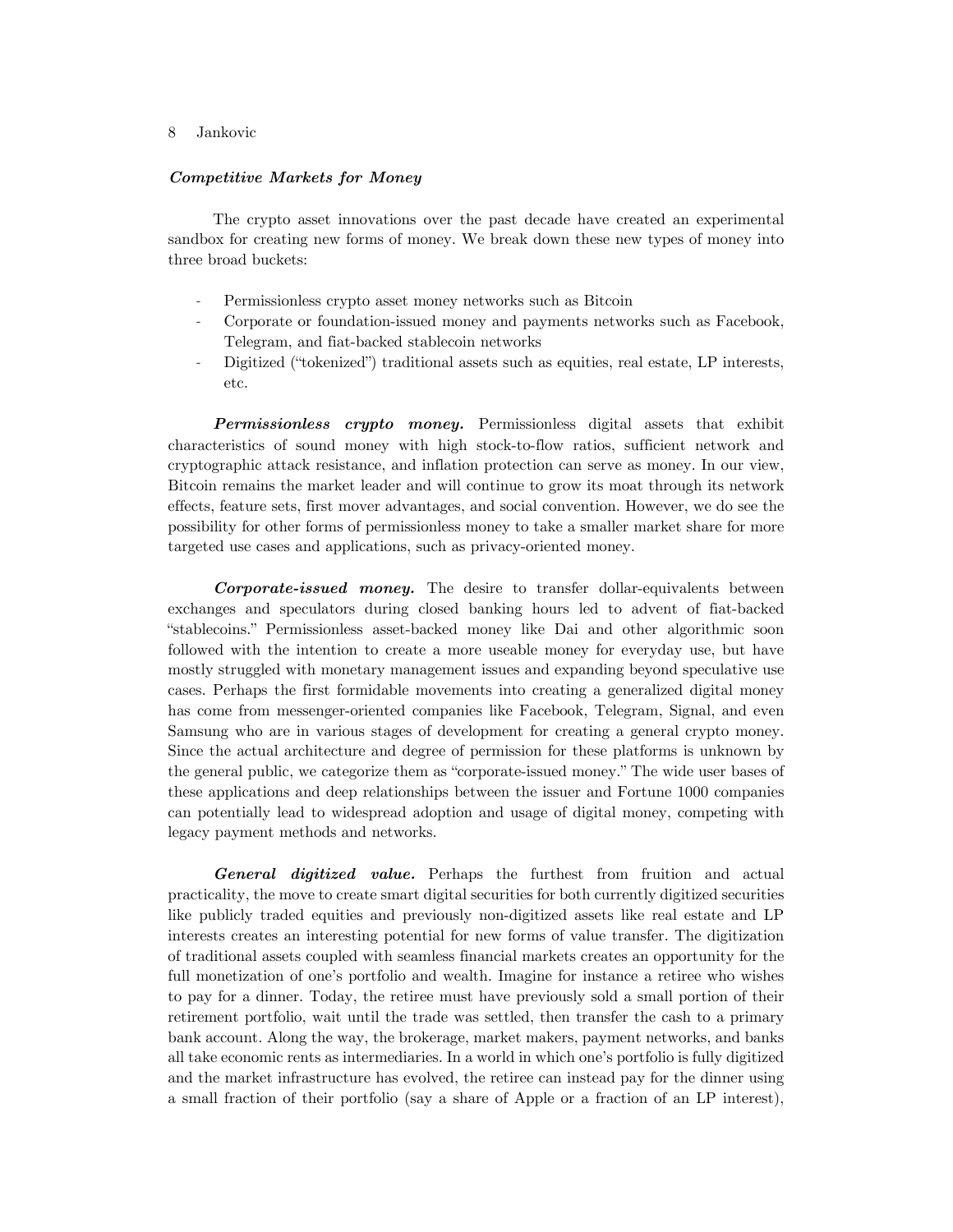remitting the due balance as a fraction of a traditional asset which is met with an automatic selling and settlement by the recipient. While there are many barriers associated with such a system (requires a common-denominated value to avoid barter limitations, selection of which shares to sell, and hyper-efficient market and payment infrastructure), there is certainly an interesting potential for financial assets with enduring value into edge case money.

# **3 Competitive Forces & Darwinism**

The proliferation of monopolistically managed money has deprived users with the ability to find the best money (or monies), despite the lack of evidence that government issuers can responsibly and effectively manage the money supply in the long run. As Nobel Prize winning economist F.A. Hayek explains, "There is no justification in history for the existing position of a government monopoly of issuing money. It has never been proposed on the ground that government will give us better money than anybody else could." [8](#page-22-0)

The history of civilization and dead money suggests that despite attempts by empires and imperial powers to maintain lasting political and economic influence, weakened money backed by fragile empires eventually succumb to Darwinian dynamics and are replaced by money with stronger monetary characteristics (Figure 5).



Historical Timeline of Reserve Currencies

Fig. 5: Historical timeline of reserve currencies, estimates, various sources

A transition from a monopolistic to competitive market does not spell ruin for the US dollar; in fact, it provides the central bank with the opportunity to return the US dollar to a state of "soundness" and make the currency more competitive in an open field of

<span id="page-22-0"></span><sup>8</sup> F.A. Hayek, Denationalization of Money, 2nd edition (London: Institute of Economic Affairs, 1978 [1974]), p. 7.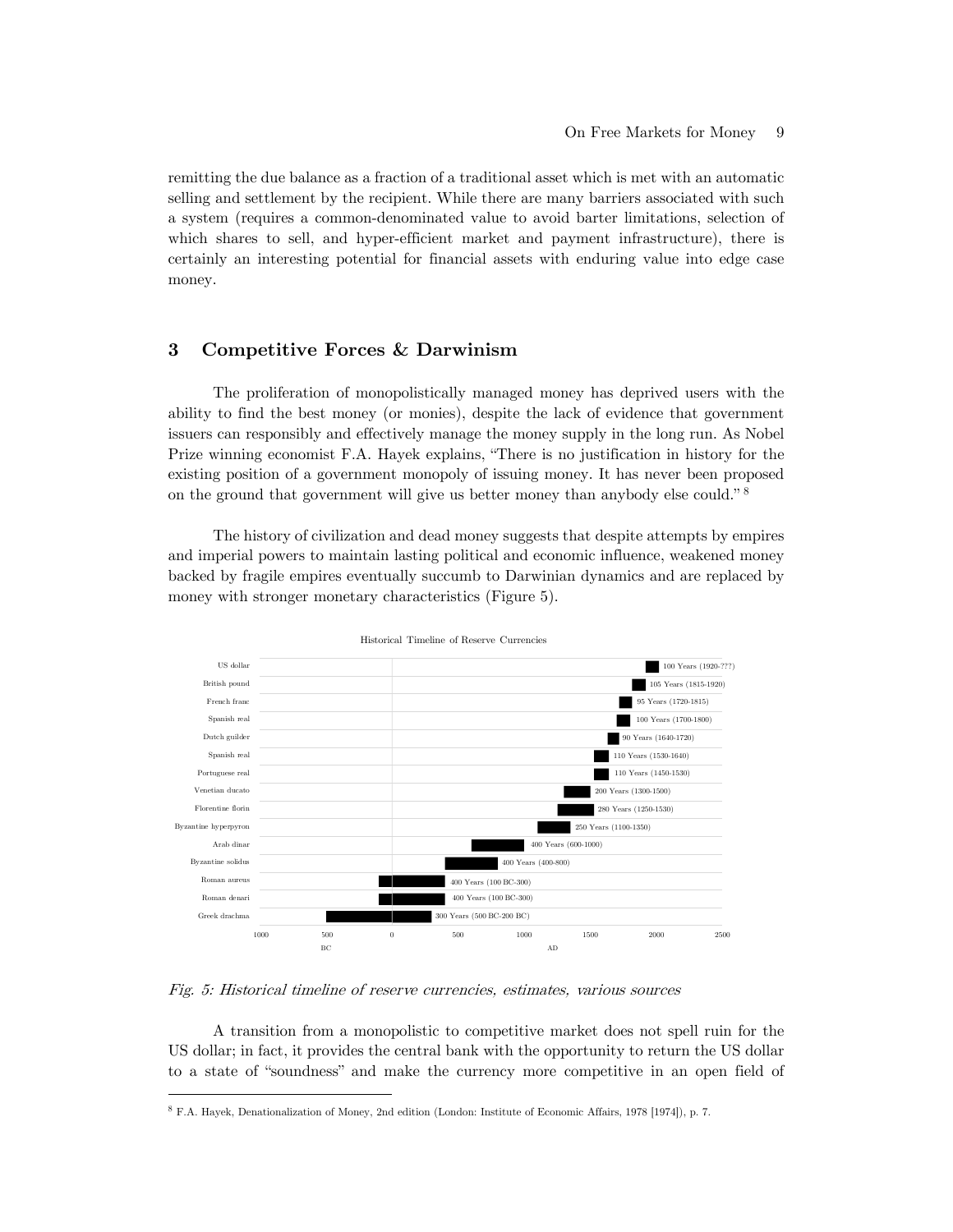competitors. Market competition for monetary standards would not only open the market to new entrants and innovation, but also force current issuers to remain disciplined with how they manage their money supply, remaining ever-vigilant on maintaining the soundness of its money and providing the best form of money for its users. Rather than establish the default currency by royal or government decrees, monetary standards can exist in an open, competitive market, lead to a free market determination of our monetary standards, and improve monetary standard optionality for the global citizen.

Legal Disclosure: This document, and the information contained herein, has been provided to you by Galaxy Digital Holdings LP and its affiliates ("Galaxy Digital") solely for informational purposes. This document may not be reproduced or redistributed in whole or in part, in any format, without the express written approval of Galaxy Digital. Neither the information, nor any opinion contained in this document, constitutes an offer to buy or sell, or a solicitation of an offer to buy or sell, any advisory services, securities, futures, options or other financial instruments or to participate in any advisory services or trading strategy. Nothing contained in this document constitutes investment, legal or tax advice. You should make your own investigations and evaluations of the information herein. Any decisions based on information contained in this document are the sole responsibility of the reader. Certain statements in this document reflect Galaxy Digital's views, estimates, opinions or predictions (which may be based on proprietary models and assumptions, including, in particular, Galaxy Digital's views on the current and future market for certain digital assets), and there is no guarantee that these views, estimates, opinions or predictions are currently accurate or that they will be ultimately realized. To the extent these assumptions or models are not correct or circumstances change, the actual performance may vary substantially from, and be less than, the estimates included herein. None of Galaxy Digital nor any of its affiliates, shareholders, partners, members, directors, officers, management, employees or representatives makes any representation or warranty, express or implied, as to the accuracy or completeness of any of the information or any other information (whether communicated in written or oral form) transmitted or made available to you. Each of the aforementioned parties expressly disclaims any and all liability relating to or resulting from the use of this information. Certain information contained herein (including financial information) has been obtained from published and non-published sources. Such information has not been independently verified by Galaxy Digital and, Galaxy Digital, does not assume responsibility for the accuracy of such information. Affiliates of Galaxy Digital own investments in some of the digital assets and protocols discussed in this document, including Bitcoin. Except where otherwise indicated, the information in this document is based on matters as they exist as of the date of preparation and not as of any future date, and will not be updated or otherwise revised to reflect information that subsequently becomes available, or circumstances existing or changes occurring after the date hereof. For all inquiries, please email contact@galaxydigital.io. ©Copyright Galaxy Digital Holdings LP 2019. All rights reserved.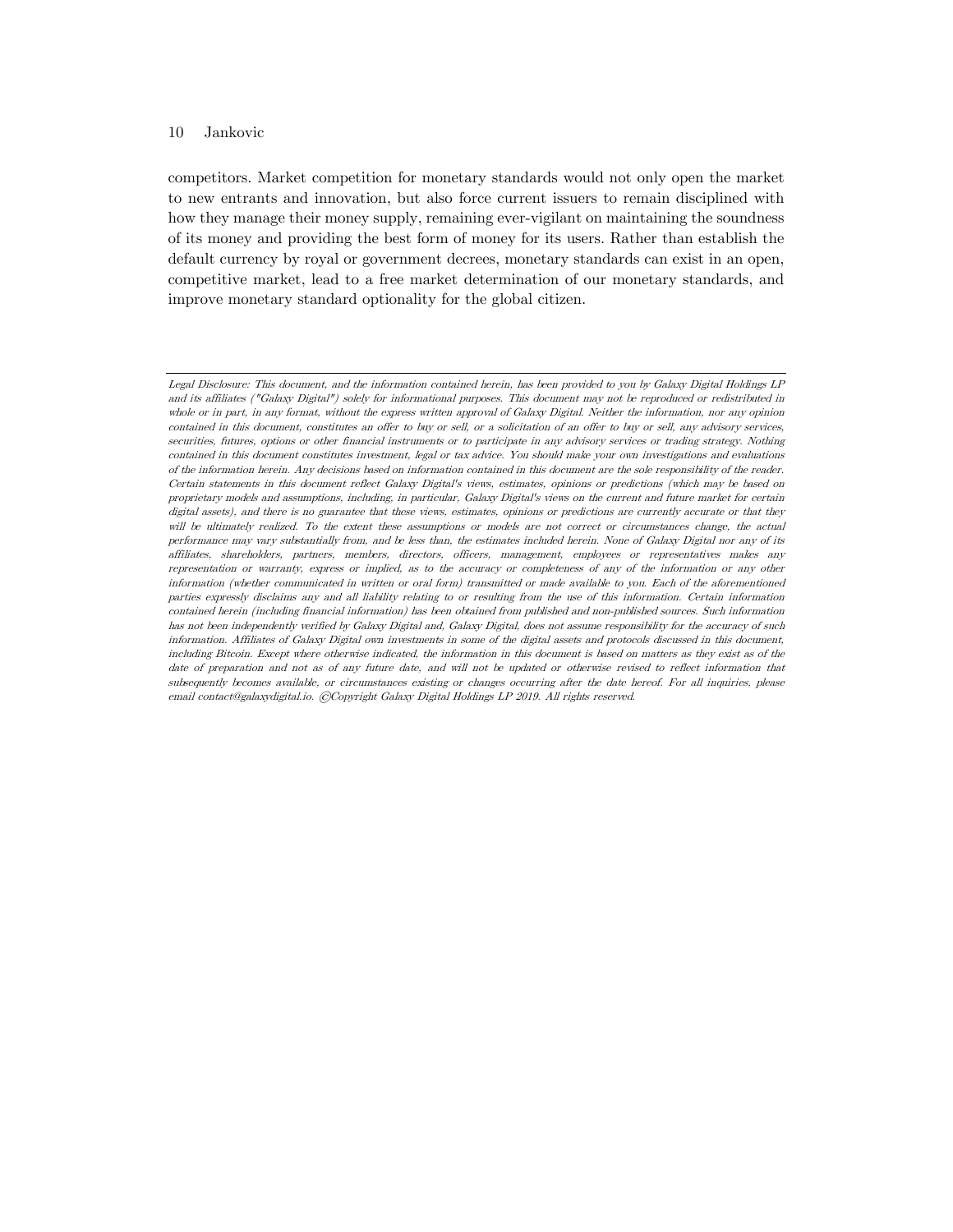# **On Incentives & Scarcity**

Luka Jankovic

Galaxy Digital LP luka.jankovic@galaxydigital.io

December 2019

**Abstract.** Tepid developed market growth projections, the proliferation of negative yielding debt, and political motivations create a moral hazard and incentivize the continued monetary and fiscal stimulus that has underpinned much of post-global financial crisis economic expansion. As signs of macroeconomic uncertainty begin to emerge and many of the traditional strategies employed by policymakers are no longer effective, the probability of a global system breakdown rises with already weakened economies and the overextension of sovereign debt and easy money policies. While traditional safe haven assets benefit from increased demand during periods of market instability, they do not offer true scarcity as their relatively elastic supply responds to increases in price. In contrast, bitcoin provides a fixed-quantity, supply-inelastic alternative to today's safe haven assets and could potentially serve as a better instrument during periods of macroeconomic turmoil.

# **1 Incentives**

Today's macroeconomic landscape is littered with uncertainty and conflict. Central banks have become less effective at the tail end of a long-term debt cycle with limited ability to stimulate growth and are contemplating so-called "makeup" strategies to combat low real economy inflation. Non-debt pension obligations continue to soar and outstrip the assets required to sustain them, threatening key sources of income for current and future generations. Wealth gaps are widening, and political polarity across ideological, political, and economic factions are producing increased levels of domestic conflicts. Externally, the continued rise of China threatens the US' incumbent position as the premier global superpower and issuer of the world's reserve currency, and points toward a potential change in the world order. This backdrop provides fertile ground for the continuation of debt monetization and emergence of deeply consequential externalities, as the incentives to monetize debt driven by low growth outlooks, negative yielding debt, and political motives remain all too alluring for policymakers. The consequences of prolonged debt monetization set up a "house of cards" scenario in which too much capital chases too few NPV-positive endeavors, confidence in our global financial systems falters, and the probability of a global system failure catalyzed by some unknown contagion increases.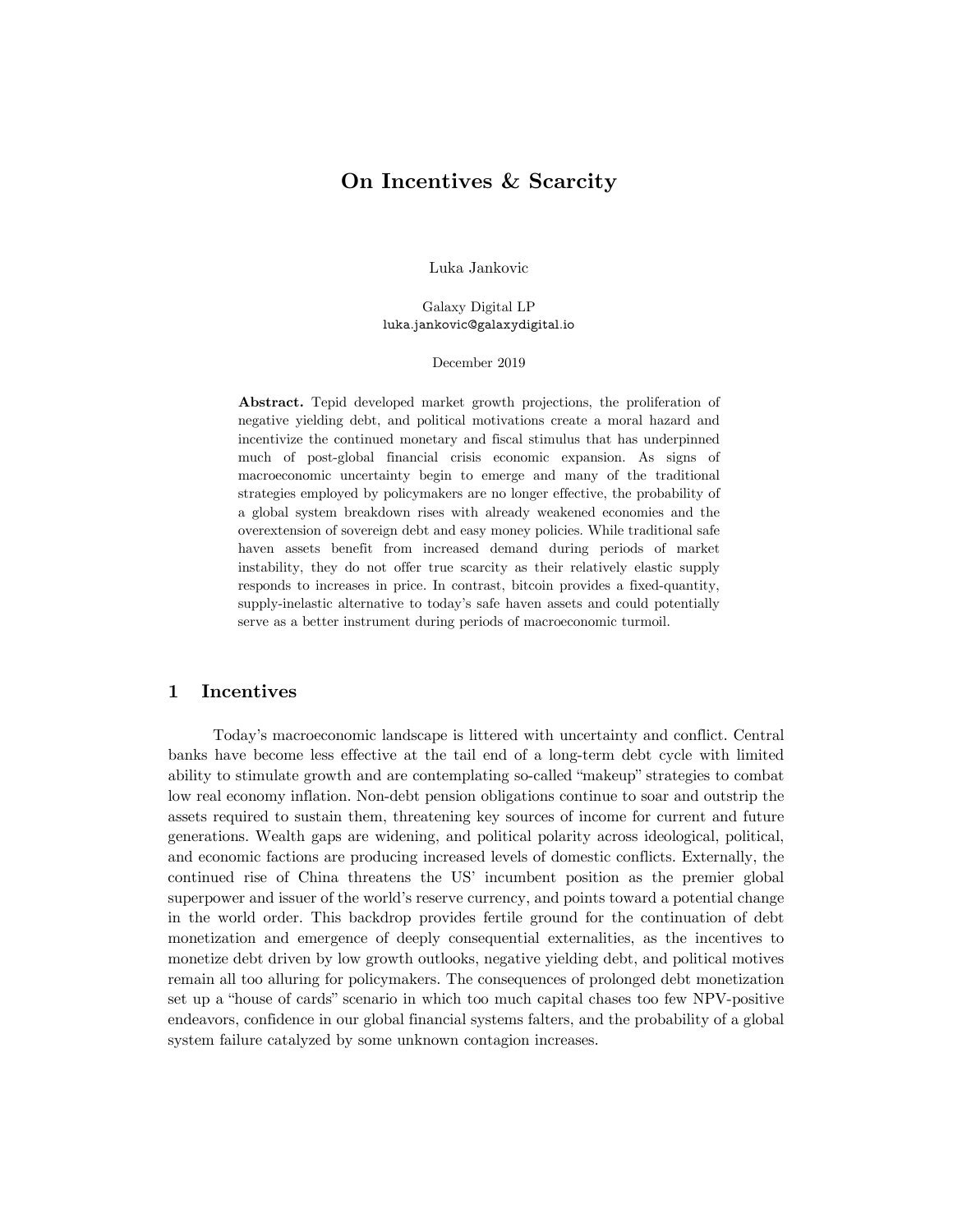#### *Growth & Negative Yielding Debt*

Growth rebounded sharply post-global financial crisis on the back of quantitative easing and increased fiscal stimulus but has slowed in recent years across both developed and emerging economies. Growth forecasts paint a bland future: growth in key global economies such as the US, China, and the Euro area is expected to decline over the next five years. Inflation remains low and below most central bank targets, and while unemployment rates have likely reached their nadir and there is seemingly little slack in labor markets, lukewarm wage gains persist. Many domestic governments have attempted to combat the slowing growth and low inflation with continued fiscal stimulus, monetizing debt at a historic pace and increasing sovereign debt to previously unimaginable levels.



Fig. 1: Real GDP historical growth & forecast, IMF. 1

| Tregion        |          |                       | GDI (bit, CSD) GDI (70101) Surphus/Der (70 GDI) CII (70101) Jobiess Rate (70) |               |                       |  |
|----------------|----------|-----------------------|-------------------------------------------------------------------------------|---------------|-----------------------|--|
| Americas       |          |                       |                                                                               |               |                       |  |
| United States  | \$20,494 | $2.0$ /Sep-19         | $-4.6\% / Sep-19$                                                             | $1.7/A$ ug-19 | $3.6/Oct-19$          |  |
| Brazil         | \$1,869  | $1.0/J$ un-19         | $-6.4\%$ / Sep-19                                                             | $3.4/$ Aug-19 | $8.2$ /Feb-19         |  |
| Canada         | \$1,713  | $1.3/Aug-19$          | $-0.4\% / Dec - 18$                                                           | $1.9/$ Aug-19 | $5.5/Oct-19$          |  |
| Mexico         | \$1,224  | $-0.5/\text{Sep-}19$  | $-1.4\%/$ Sep-19                                                              | $3.2/A$ ug-19 | $3.8/\mathrm{Sep-}19$ |  |
| Europe         |          |                       |                                                                               |               |                       |  |
| Eurozone       | \$13,676 | $1.1/\mathrm{Sep-}19$ | $-0.5\%$ / Dec-18                                                             | $1.0/$ Aug-19 | $7.5/Sep-19$          |  |
| Germany        | \$3,997  | $0.4/J$ un-19         | $1.7\% / Dec-18$                                                              | $1.4/$ Aug-19 | $5.0/Oct-19$          |  |
| United Kingdom | \$2,825  | $1.0$ /Sep-19         | $-1.5\%$ / Dec-18                                                             | $1.7/A$ ug-19 | $3.8$ / Sep-19        |  |
| France         | \$2,778  | $1.3$ /Sep-19         | $-2.5\% / Dec - 18$                                                           | $1.0/Aug-19$  | $8.5/J$ un-19         |  |
| Italy          | \$2,074  | $0.4/\mathrm{Sep-}19$ | $-2.1\% / Dec - 18$                                                           | $0.4/$ Aug-19 | $9.9/J$ un-19         |  |
| Asia/Pacific   |          |                       |                                                                               |               |                       |  |
| China          | \$13,608 | $6.0$ /Sep-19         | $-4.2\% / Dec - 18$                                                           | $2.8/Aug-19$  | $3.6/\mathrm{Sep-}19$ |  |
| Japan          | \$4,971  | $1.0/J$ un-19         | $-2.0\% / Dec - 18$                                                           | $0.3/A$ ug-19 | $2.4$ /Sep-19         |  |
| India          | \$2,726  | $5.0/J$ un-19         | $-3.9\% / Dec-17$                                                             | $3.2/A$ ug-19 | $8.5/Dec-17$          |  |
|                |          |                       |                                                                               |               |                       |  |

**Region GDP** (bn, USD) **GDP** (%YoY) **Surplus** *Def* (% GDP) **CPI** (%YoY) **Jobless** 

Table 1: Global economy watch, selected countries and regions. 2

 $^1$  Source: IMF, World Economic Outlook, DataMapper, as of April 2019.

<sup>2</sup> Source: Bloomberg, November 13 2019.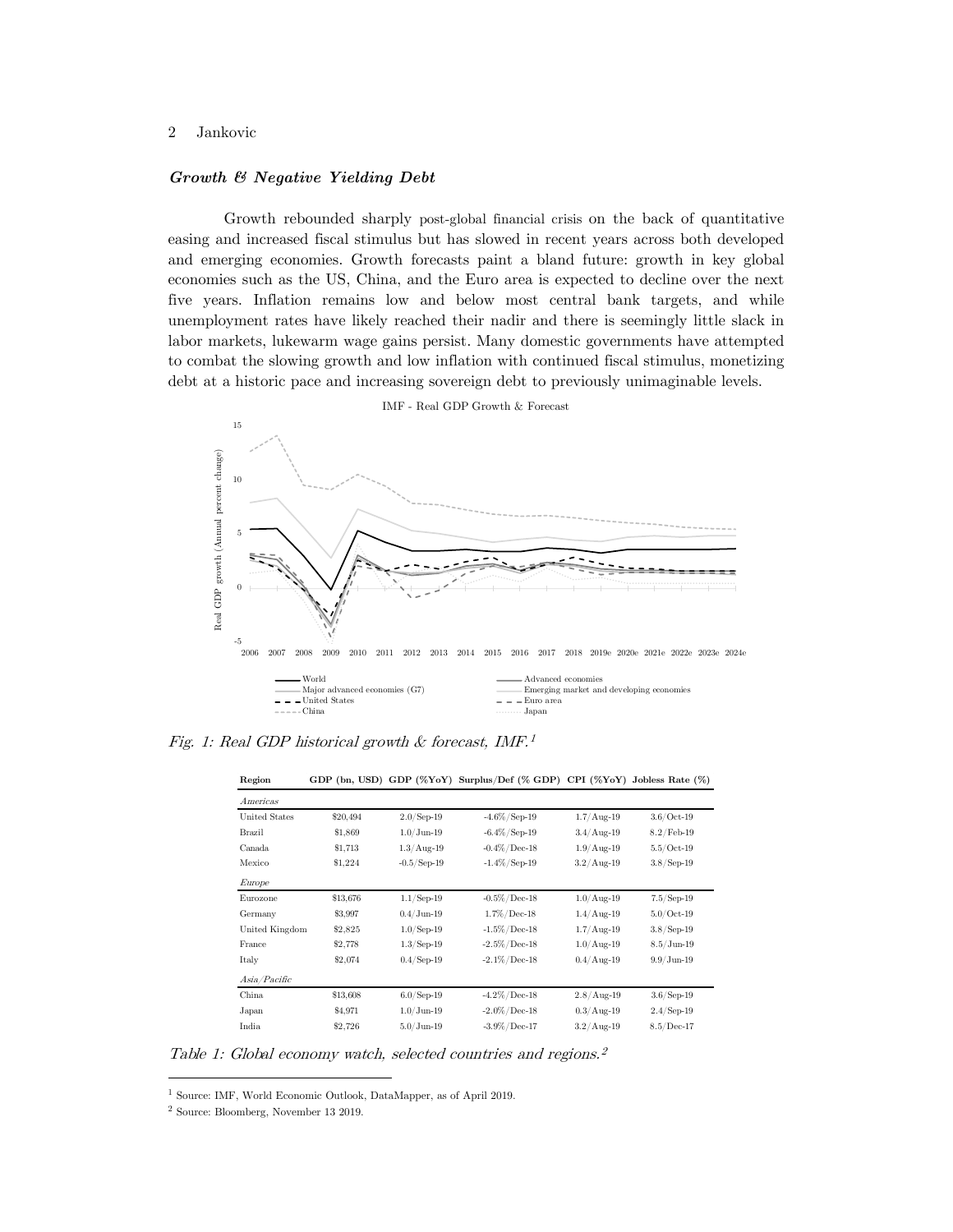Meanwhile, central banks continue to ease, cutting interest rates, buying up sovereign debt, and pushing more stimulus into the global financial system. The increased printing and monetary stimulus has not manifested itself in real economy prices or inflation; rather, asset inflation has manifested amidst cheap debt, particularly as the trail of breadcrumbs shows rising corporate debt levels, increased corporate expenditures on dividends and share buybacks, and higher proportions of overall equity demand stemming from corporate buybacks.[3](#page-26-0) Macroeconomic uncertainty and global tensions have increased the demand for developed market sovereign bonds driven by a flight to (relative) safety, and alongside the continued decline in interest rates have resulted in trillions of dollars of negative yielding debt.



Fig. 2: Market capitalization, outstanding negative yielding debt, trillions of dollars. [4](#page-26-1)

Historically, institutions and investors have flocked to sovereign bonds for safety and income, but negative yielding debt creates a mechanism where institutions are buying under the hope of capital gains rather than yield and not holding the bonds to maturity. Much of the world's developed market sovereign rates are now negative across the curve, with an estimated \$12t of negative yielding debt outstanding. The ramifications of negative yielding debt are plenty: the specter of a bond bubble looms, pension funds lose critical sources of income while their asset-liability imbalances grow, and investors may be incentivized to make riskier investments that they may not be compensated for in search of positive returns. The benefits of negative yielding debt lie solely with the issuers, who effectively have a zero dollar cost to print and carry their debt, while the holders of the debt shoulder significant risks.

<span id="page-26-0"></span><sup>&</sup>lt;sup>3</sup> For further reading, see Galaxy Digital Research's On Free Markets for Money.

<span id="page-26-1"></span><sup>4</sup> Source: Bloomberg, BNYDMVU Index, weekly, November 13 2019.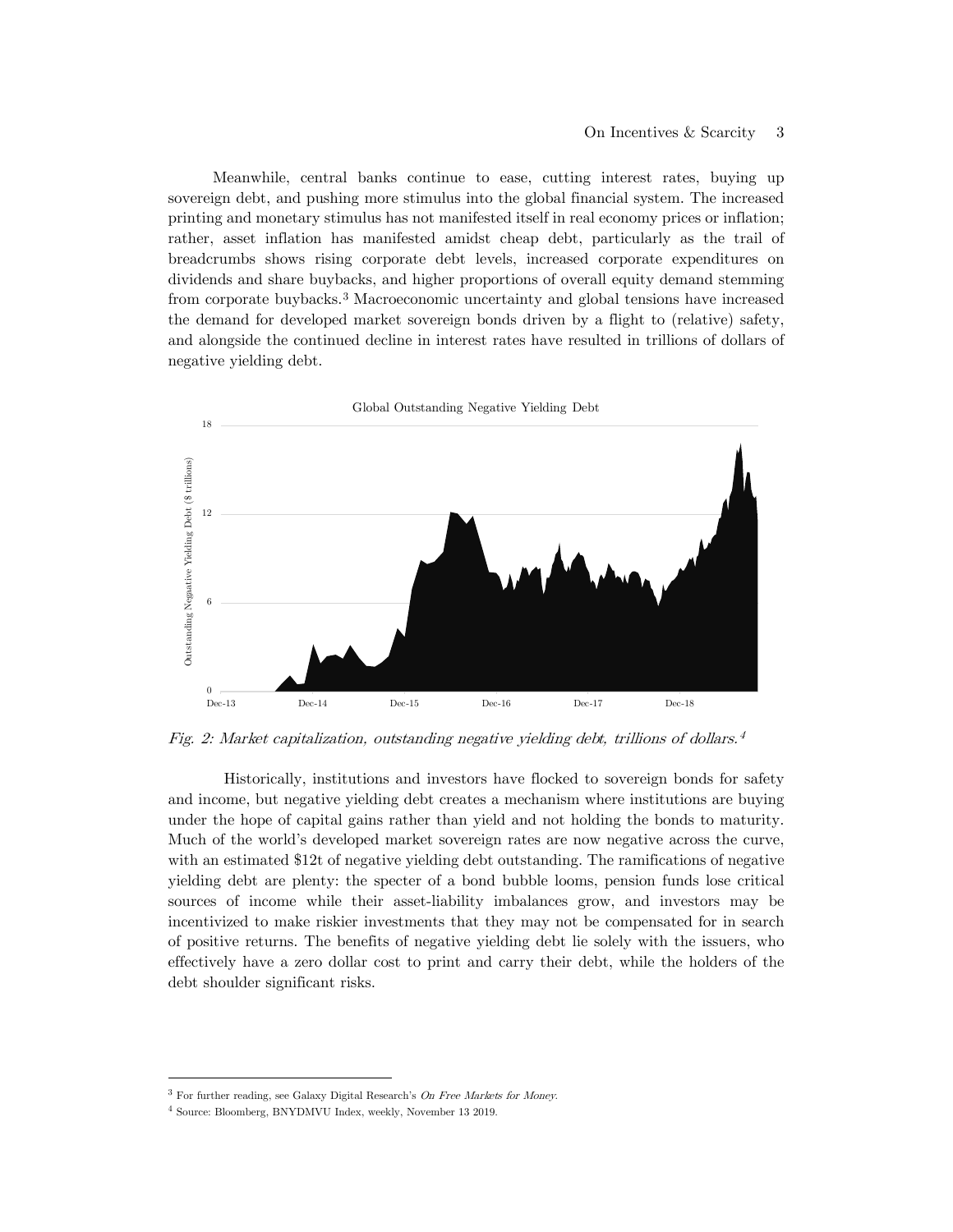#### *Trade Imbalances, MMT, and Political Motivations*

Waning growth, trade imbalances, and political motivations from both sides of the aisle further point toward fiscal expansion. Economic growth, stability, and prosperity are unquestionably among the goals of the global policymakers, but perhaps becomes more relevant during key political elections. Particularly if the incumbent candidate has presided over a period of economic expansion, he or she has a clear incentive to maintain that growth in the year leading into an election year. In the US, President Trump has laid many claims to the successes of the economic expansion and stock market and has become a key point for his 2020 campaign.

Much of President Trump's economic policy has focused on perceived trade imbalances, as the US continues to expand its current account deficit. Less expensive imports have hurt domestic exporters, and President Trump has engaged in multiple trade negotiations (or wars) with China, Japan, and the US' NAFTA counterparts. The US' current account deficit has grown 18% from \$787b in 2014 to over \$926b in 2018, as a strengthening dollar and cheap imports from improvements in global productivity increased the domestic consumption of foreign goods. Roughly half of the current account deficit growth has come from increased Chinese imports. The global balance of trade and US dollar strength has made it difficult for domestic exporters, adding an additional incentive to engage in strategies to weaken the dollar and make US exports more competitive on a global scale, a desire that President Trump has verbalized on multiple occasions.



China Euro-zone Mexico Canada Japan India South Korea Rest of World

Fig. 3: US net exports across major trading partners, millions of dollars. [5](#page-27-0)

<span id="page-27-0"></span><sup>5</sup> Source: Bloomberg, November 13 2019.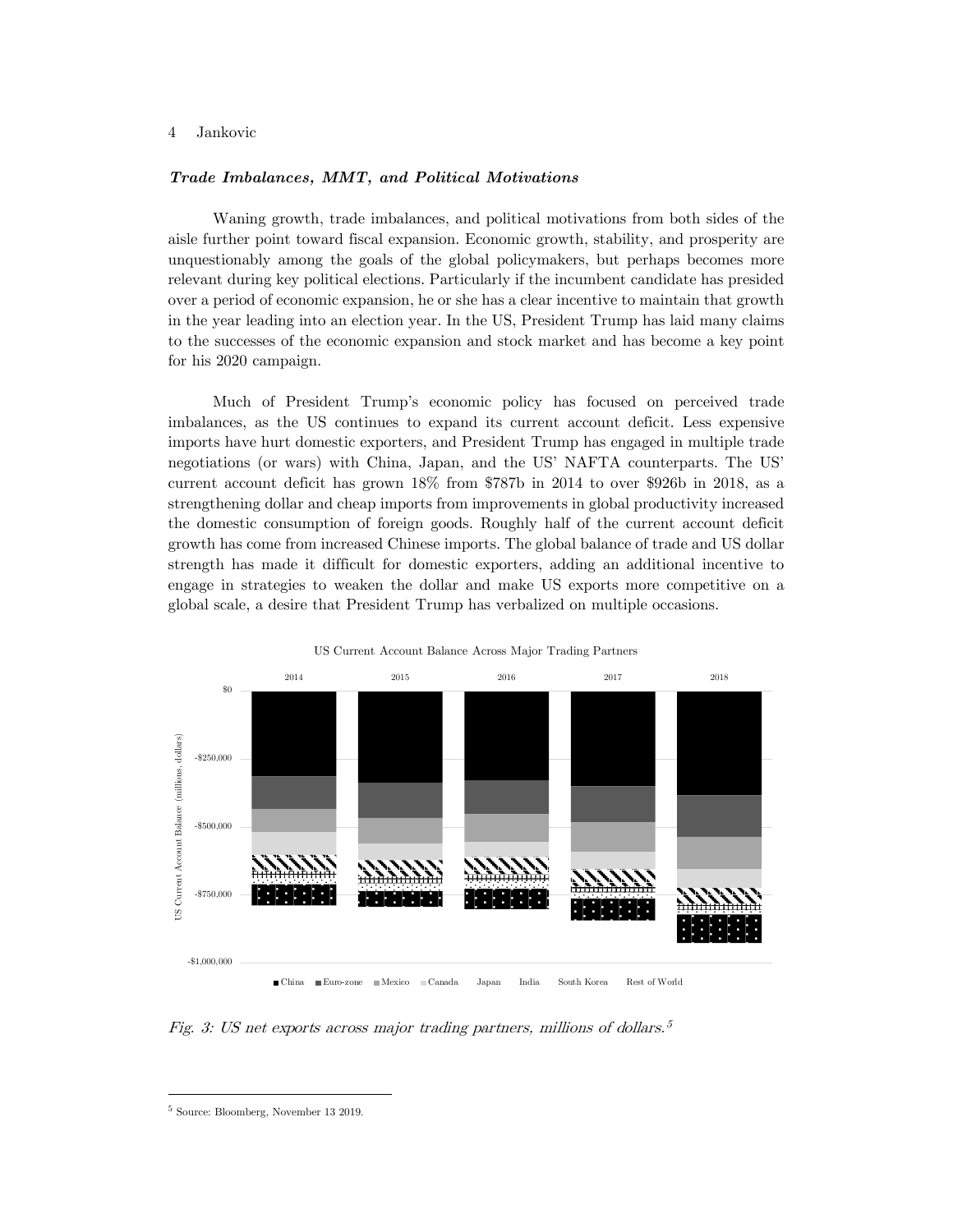Challengers to President Trump's seat in the White House have pointed to continued debt monetization: many leading US progressives, some of who are vying for the Democratic presidential nomination, have presented ambitious, expensive policy proposals including the Green New Deal and Medicare for All. These potential nominees advocate running a deeper deficit to fund extensive new social programs, particularly with current low inflation and interest rates, and a relatively unorthodox strain of economics called modern monetary theory (MMT) has worked its way into the mainstream political debate.

In a nutshell, MMT argues that a country borrowing in its own fiat currency can finance fiscal stimulus by issuing debt and printing money to purchase its own debt. It is a theory of full employment and price stability that argues that the government is the monopoly supplier of money, and because it issues its own money, it can always afford to spend in nominal terms. It rejects the traditional idea that the government needs money before it spends, and therefore the government's spending is not limited to its tax revenues. MMT proposes to resolve unemployment through a job guarantee program that would provide full employment to everyone willing to work. The job guarantee portion is essential to the school of thought because it supposedly solves the problem of full employment and price stability. MMT doesn't say deficits don't matter or that the government's spending is unconstrained; in reality the government does have a real budget constraint (inflation).

According to MMT, when inflation is low there's room for bigger government deficits. By extension, MMT would allow the government to control inflation through tax policy. Instead of asking the Fed to stabilize prices through monetary policy, the government could raise taxes when prices get too high and cut taxes when prices get too low. The idea that traditional fiscal-policy needs to be rethought in eras of low real interest rates has validity to it, but the idea has been warped into claims that massive spending on job guarantees can be financed by central banks without any burden on the economy. During the current era of economic and political frustration, some are jumping on the possibility of politically attractive ways out of economic difficulty.

MMT has several potential issues. First, it is false that governments can create new money to pay all due liabilities and avoid default. MMT argues that the government can pay for as much as it wants with an endless supply of money that it creates to boost employment and promote price stability. However, there is a limitation of real resources. Eventually, if the government and an artificially buoyed workforce keeps paying for more things, the economy inevitably runs up against real supply constraints, whether it's offices and factories, natural resources, or production capacity, thereby causing rapid inflation. Naturally, inflation arises when money is created in excess of the capacity of the supply side of the economy to produce additional goods and more money ends up chasing a limited supply of goods. As evidenced by several emerging markets, this strategy and its practiced variants inevitably leads to hyperinflation. MMT also leads to the collapsing of an exchange rate, causing increased inflation, capital fleeing the country, and lower real wages as exchange rate collapses and the price of imports rises.

It is also important to note that not all debt and spending are created equal. Debt that creates enough economic benefit to pay for itself is a good thing. Too little debt growth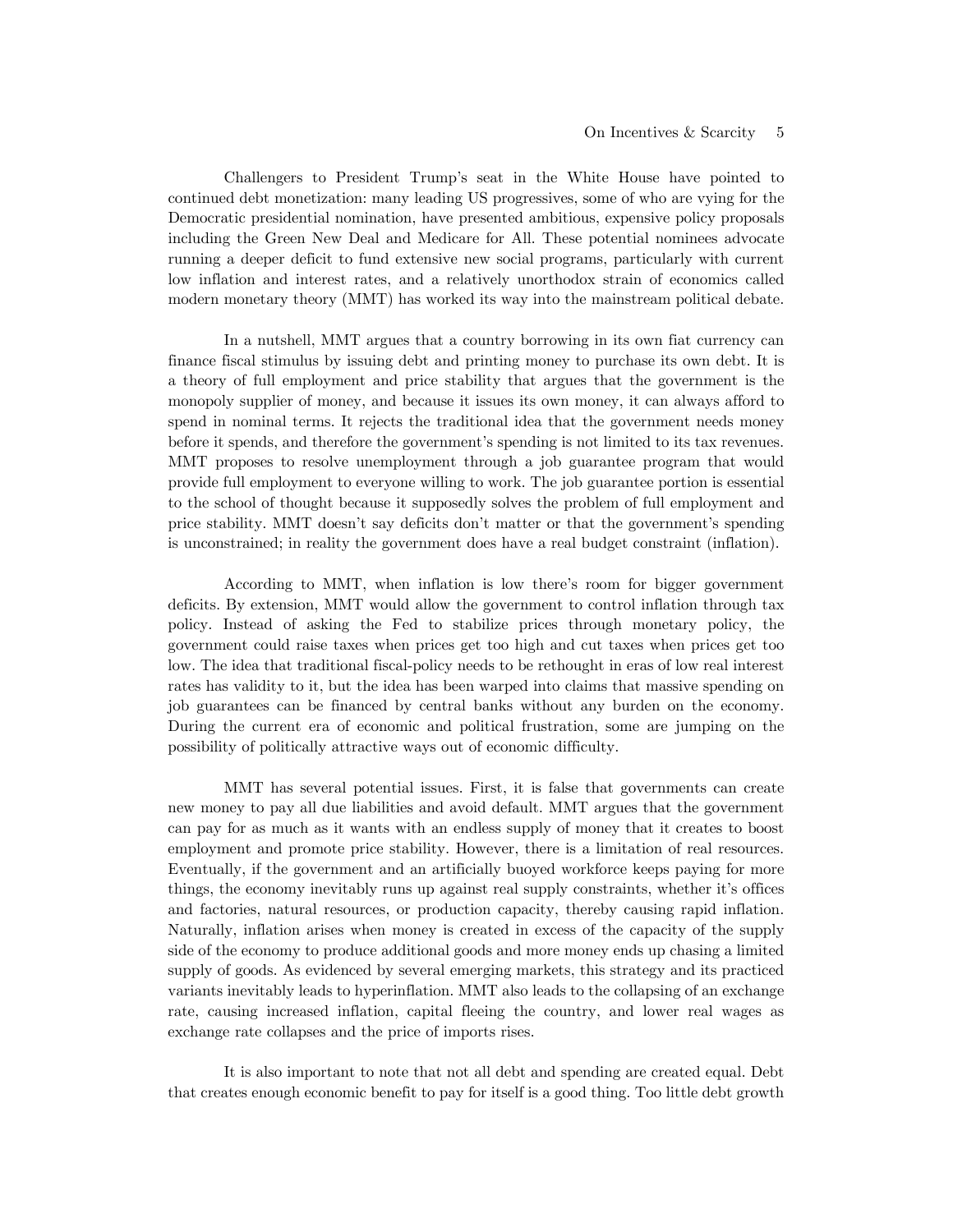can create as bad or worse economic problems as having too much, particularly with the cost of foregone opportunities. Whether more debt is necessary depends on whether the debt is used productively enough to generate enough economic benefit to service the overall cost of the debt. If that is the case, the resources will have been well-allocated, the capital was appropriately used toward positive NPV projects, and both the lender and the borrower will benefit economically. Sometimes these trade-offs are hard to see (such as when monetary income does not cover the cost of debt but the project leads to an overall positive economic benefit). If lending standards are too tight that they require a near certainty of being paid back, it may lead to fewer debt problems but too little development. If the lending standards are too loose, that could lead to more development but could also create serious debt problems down the road that erase the benefits. While MMT has a small faction of supporters, it is unlikely that MMT will gain full traction in the United States. However, the broad social, healthcare, and environmental programs proposed by Democratic candidates do not have requisite revenue or budgetary sources, which suggests continued fiscal expansion and debt monetization regardless of which party controls the White House or Congress.

#### *Deficits & Debt Maintenance*

Negative yielding sovereign debt and a desire for stimulus set up an open invitation to run deeper deficits and monetize debt: when growth slows and turns negative, there is an incentive for federal government to spend more to combat a flagging economy and negative yielding debt creates an infinite incentive to print money because the cost to issue and carry is \$0. Over the past twenty years, the cumulative federal budget deficit has ballooned to roughly \$11.4t; notably, the rate at which the deficit (and by extension the federal government's total debt outstanding) grew at a faster pace following the GFC as policymakers stimulated the economy through increased government expenditures.



Fig. 4: Cumulative US federal budget deficit summary since September 1999, dollars. [6](#page-29-0)

<span id="page-29-0"></span><sup>6</sup> Source: Bloomberg, November 13 2019.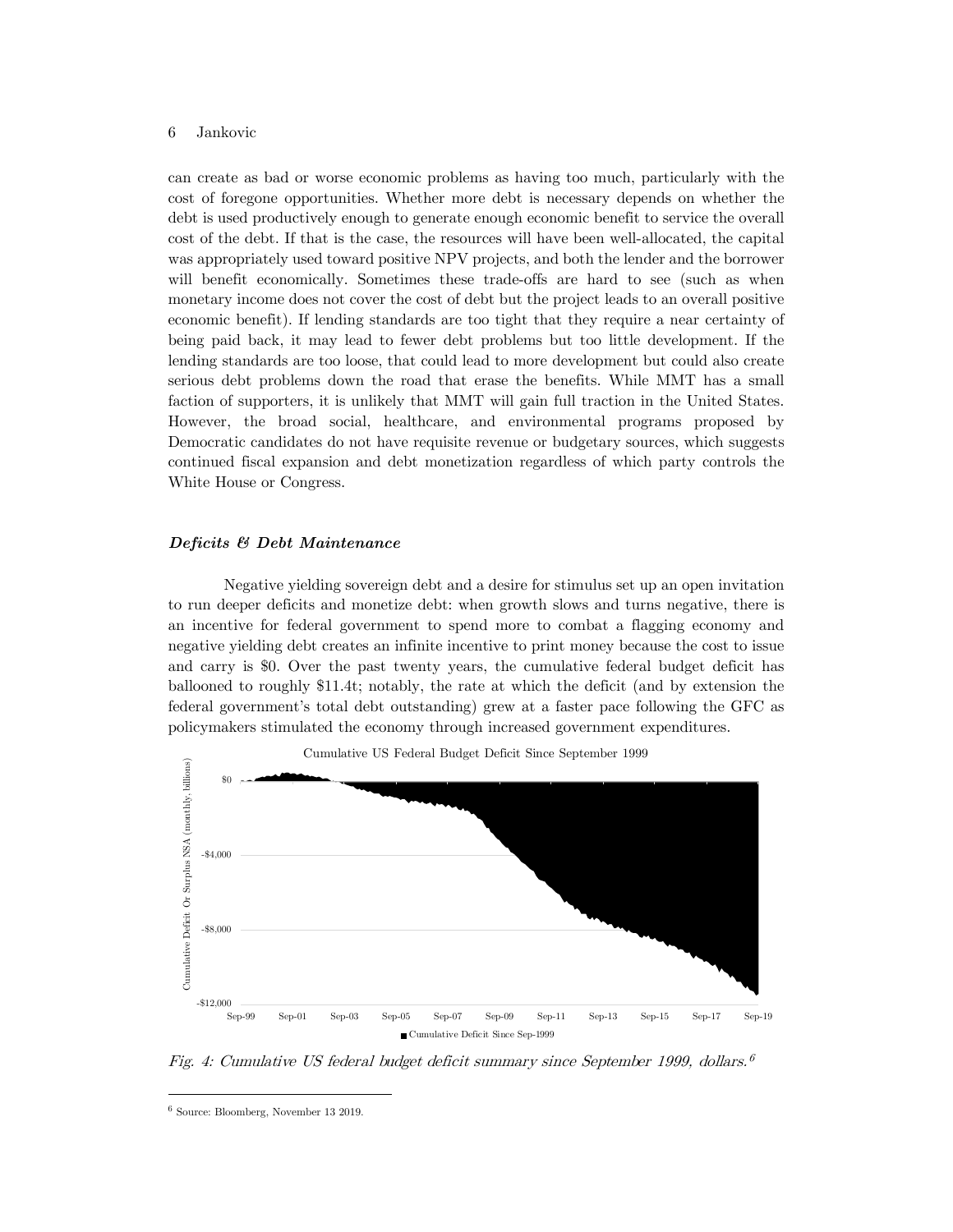Servicing the growing federal government outstanding debt has become increasingly expensive as deficits and debt loads grew: federal net interest expense has risen to 10% of its total revenue and is expected to increase to nearly 15% over the next decade according to CBO projections. Market demand for these Treasuries is also effectively limitless: the Federal Reserve can print money and purchase this debt in open market operations, thereby monetizing federal debt. While there is no concept of interest coverage ratios or margins for governments, in comparison the S&P 500's aggregate interest expense margin as a percent of sales was just 2.1% in 2018.[7](#page-30-0)

US Federal Net Interest Expense as % of Revenues



#### *House of Cards*

Growth projections, negative yielding debt, and political motivations incentivize debt monetization and create a house of cards situation that misprices risk and assets. The unwind of this inflated risky asset bubble would be a broad system failure with some trigger spreading a global contagion into interconnected economies and financial markets. It could lower negative real return breakpoint that cause sovereign debt holders to finally capitulate, a trade imbalance that causes a deeper trade war and catalyzes inflation amidst a retrenchment from globalization, or the addition of capital controls that restrict the creation, flow, and ownership of capital. It is unclear what or when this trigger will be, or how the house of cards will unwind, but we can see from posterior economic and financial crises that the probability that it does occur is heightened significantly.

<span id="page-30-0"></span><sup>7</sup> Source: Factset, FY 2018, Retrieved November 2019.

<sup>8</sup> Source: Congressional Budget Office, historical and projected estimates, Retrieved October 2019.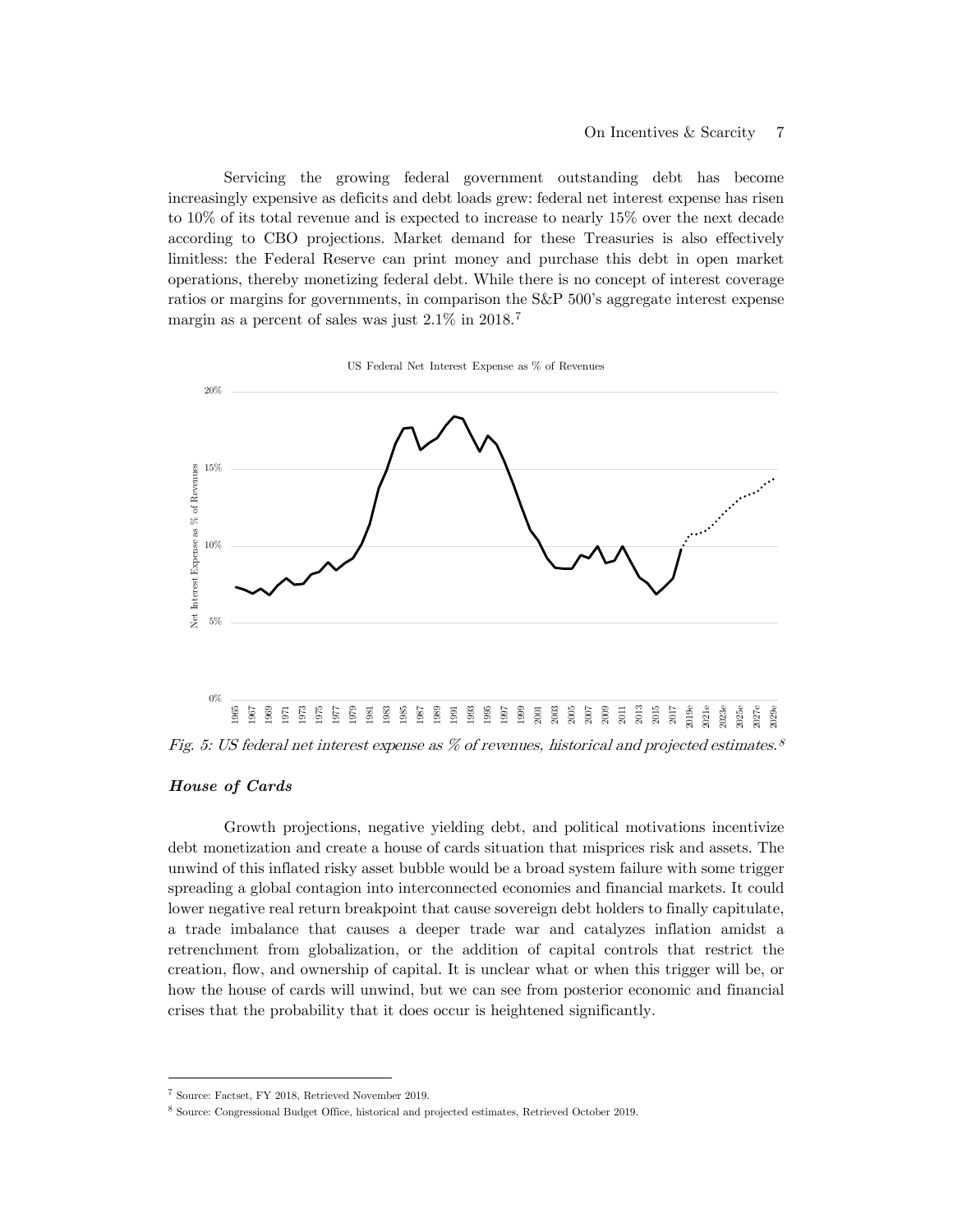# **2 Scarcity**

A global risky asset unwind predictably has outlets, much like the breaking of a dam forces water into old and new tributaries. As a crisis of confidence in our financial and economic system spreads, value will flow out of liquid, non-sovereign financial assets such as equities or corporate bonds as well as relatively riskier currencies and sovereign bonds and push capital into safe haven assets. Though its apparent that even the "safest" global reserve currency and sovereign bonds, the dollar and Treasuries, have clear systemic risks in an absolute sense, on a relative basis the dollar and Treasuries are faring far better than other developed market sovereign assets. Paradoxically, value that flows out of nonsovereign financial assets will likely partially flow into US sovereign assets, thereby sustaining the untenable house of cards situation. However, the systemic risks that continue to grow behind these sovereign assets remain, and other real assets will likely serve as better safe haven assets.

The traditional stores of value outside of Treasuries and the dollar are gold, real estate, art, and the yen. While on the surface these assets may seem like attractive stores of value, in reality they all have elastic supply functions that modulate price increases and limit the benefit it can have on one's portfolio during periods of uncertainty or crisis. If gold prices increase, existing miners with excess capacity and miners who were not profitable at prior prices may find themselves suddenly profitable at current prices will turn on production; the supply of gold will rise from the new mining production and naturally dampen price. Similarly, if the supply of current homes is constrained and home prices were to rise, homebuilders will start building more houses; the increase in home supply will lead to a decrease the price of the homes in aggregate. From a scarcity and "hardness" perspective, art is comparatively better, but art has an inherent subjectivity in its value interpretation, non-fungibility, illiquidity, and limited capacity to hold value. The yen carries similar systematic risks as other sovereign financial assets (particularly as Japan's debt-to-GDP is among the highest in the world) and has a similar value modulation: a stronger yen makes exports comparatively more expensive, hurting domestic producers of global goods and incentivizing the subsequent weakening of the yen to restore trade imbalances.

Bitcoin offers the only verifiably scarce, immutable, and capped supply asset in the world. Importantly, bitcoin has a price-inelastic supply, where bitcoin's value cannot change its supply issuance: bitcoin's supply issuance is strictly bound and algorithmically hardcoded as the transaction validation difficulty of the Bitcoin network modulates supply creation. If bitcoin's price rises, more miners will deploy resources to mining bitcoin, speeding up the block times to under the targeted ten minutes per block and temporarily increasing the supply issuance. However, an algorithmic regulation occurs every 2016 blocks (approximately every two weeks) that dynamically adjusts the complexity of the mining algorithm, re-targeting the block time and periodic issuance back to ten minutes despite the new resources vying to mint new bitcoin at higher prices. A similar process occurs if the price of bitcoin falls and resources are taken off the network, thereby increasing the block time and slowing issuance: the difficulty is lowered and block times are decreased back to roughly ten minutes. This dynamic process, alongside the issuance halving every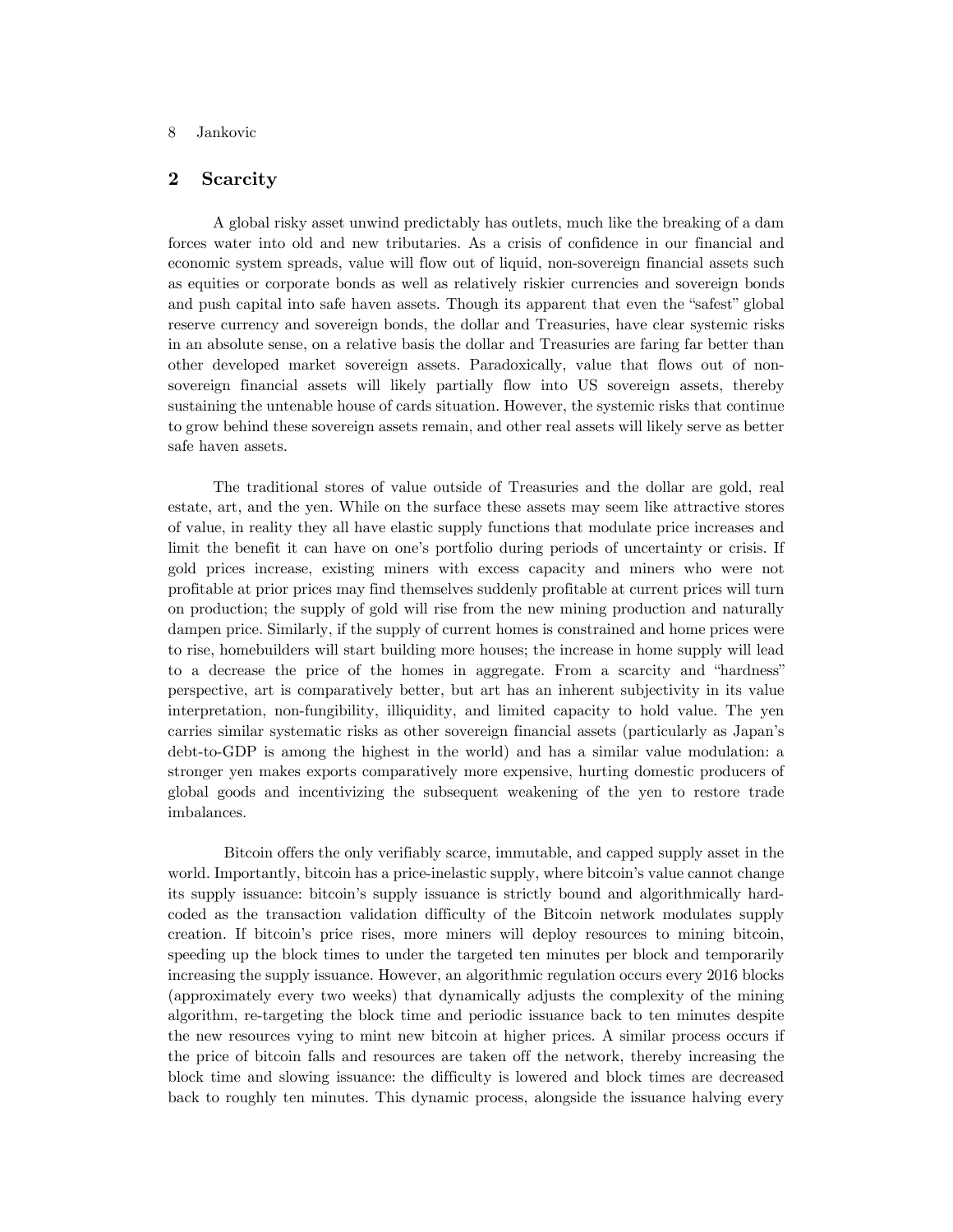four years and capped supply, creates the only transparent and trustless stock-to-flow schedule for any asset. $9$  Due to the design of bitcoin, its stock-to-flow ratio rises over time, as the annual issuance of bitcoin decreases relative to the outstanding supply. Bitcoin already has a higher stock-to-flow ratio than US notes & bonds and silver, and is expected to surpass that of the yen by 2021 and that of gold by 2025.



Fig. 6: Bitcoin stock-to-flow schedule and selected assets. [10](#page-32-1)

Contrary to popular belief, the value proposition of a safe haven asset is not about its low volatility; rather, it's about its stock and flow assurances, or predictable and high stock-to-flow ratios through time. Stock-to-flow assurances are what gives things staying value but not necessarily constant value. Bitcoin's volatility is a function of its 1) high marginal buyers and sellers relative to existing liquidity (the incentive and high propensity to hold bitcoin makes its liquidity low by design), and 2) the current holder base is mostly retail and more susceptible to behavioral biases. Over time, as the value of bitcoin grows alongside its stock-to-flow ratio, liquidity should follow with a higher market capitalization and more institutional, liquidity venues. The market should naturally be able to absorb the impact of marginal trading better, but it's important to note that assets with high stockto-flow ratios and deflationary issuance will have high volatility by design due to high incentive and propensity to hold, ceteris paribus.

<span id="page-32-0"></span><sup>9</sup> Stock-to-flow is a measure of an asset's scarcity. It is defined as the ratio between the current stock supply and new production over some time period). Assets with high stock-to-flow ratios have low issuance or creation relative to the existing supply.

<span id="page-32-1"></span> $^{10}$  Source: Galaxy Digital Research, Bitcoin, various sources.